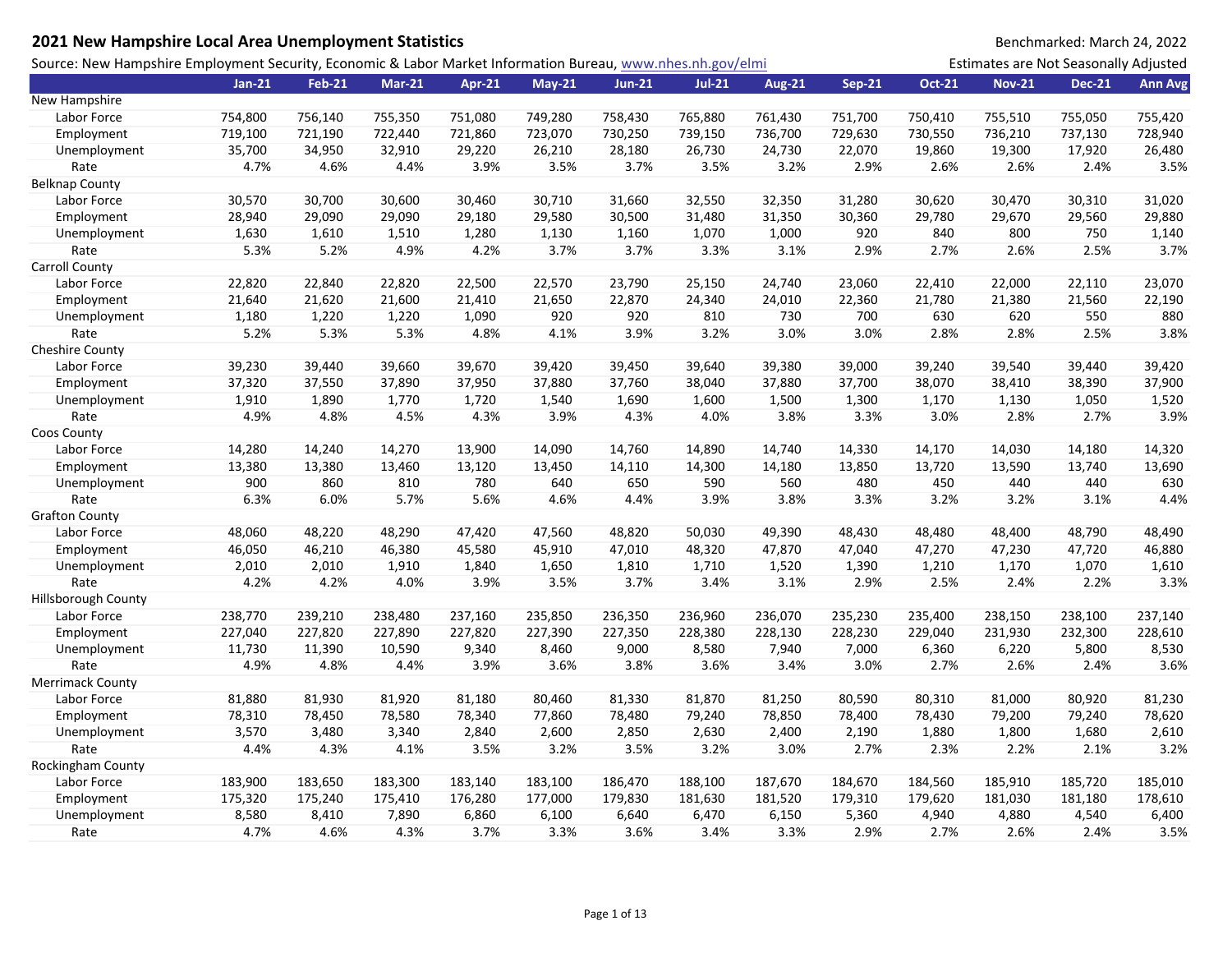| 2021 New Hampshire Local Area Unemployment Statistics                                                       |          |               |               |        |          |               |               |               |               |               |                                       | Benchmarked: March 24, 2022 |                |
|-------------------------------------------------------------------------------------------------------------|----------|---------------|---------------|--------|----------|---------------|---------------|---------------|---------------|---------------|---------------------------------------|-----------------------------|----------------|
| Source: New Hampshire Employment Security, Economic & Labor Market Information Bureau, www.nhes.nh.gov/elmi |          |               |               |        |          |               |               |               |               |               | Estimates are Not Seasonally Adjusted |                             |                |
|                                                                                                             | $Jan-21$ | <b>Feb-21</b> | <b>Mar-21</b> | Apr-21 | $May-21$ | <b>Jun-21</b> | <b>Jul-21</b> | <b>Aug-21</b> | <b>Sep-21</b> | <b>Oct-21</b> | <b>Nov-21</b>                         | <b>Dec-21</b>               | <b>Ann Avg</b> |
| <b>Strafford County</b>                                                                                     |          |               |               |        |          |               |               |               |               |               |                                       |                             |                |
| Labor Force                                                                                                 | 72,320   | 73,050        | 73,080        | 72,870 | 72,790   | 72,710        | 73,450        | 72,670        | 72,310        | 72,520        | 73,200                                | 72,700                      | 72,810         |
| Employment                                                                                                  | 69,100   | 69,900        | 70,110        | 70,230 | 70,400   | 70,090        | 70,960        | 70,480        | 70,280        | 70,760        | 71,520                                | 71,150                      | 70,420         |
| Unemployment                                                                                                | 3,220    | 3,150         | 2,970         | 2,640  | 2,390    | 2,620         | 2,490         | 2,190         | 2,030         | 1,760         | 1,680                                 | 1,550                       | 2,390          |
| Rate                                                                                                        | 4.4%     | 4.3%          | 4.1%          | 3.6%   | 3.3%     | 3.6%          | 3.4%          | 3.0%          | 2.8%          | 2.4%          | 2.3%                                  | 2.1%                        | 3.3%           |
| Sullivan County                                                                                             |          |               |               |        |          |               |               |               |               |               |                                       |                             |                |
| Labor Force                                                                                                 | 22,980   | 22,860        | 22,930        | 22,820 | 22,710   | 23,090        | 23,240        | 23,180        | 22,800        | 22,690        | 22,820                                | 22,800                      | 22,910         |
| Employment                                                                                                  | 22,010   | 21,940        | 22,030        | 21,970 | 21,950   | 22,250        | 22,460        | 22,450        | 22,100        | 22,070        | 22,250                                | 22,290                      | 22,150         |
| Unemployment                                                                                                | 970      | 920           | 900           | 850    | 760      | 840           | 780           | 730           | 700           | 620           | 570                                   | 510                         | 760            |
| Rate                                                                                                        | 4.2%     | 4.0%          | 3.9%          | 3.7%   | 3.4%     | 3.6%          | 3.4%          | 3.2%          | 3.1%          | 2.7%          | 2.5%                                  | 2.2%                        | 3.3%           |
| Belmont NH Labor Market Area                                                                                |          |               |               |        |          |               |               |               |               |               |                                       |                             |                |
| Labor Force                                                                                                 | 10,960   | 11,020        | 11,050        | 11,020 | 11,080   | 11,360        | 11,560        | 11,470        | 11,200        | 11,010        | 10,970                                | 10,820                      | 11,130         |
| Employment                                                                                                  | 10,400   | 10,460        | 10,500        | 10,590 | 10,700   | 10,960        | 11,200        | 11,120        | 10,880        | 10,720        | 10,700                                | 10,580                      | 10,730         |
| Unemployment                                                                                                | 560      | 560           | 550           | 430    | 380      | 400           | 360           | 350           | 320           | 290           | 270                                   | 240                         | 400            |
| Rate                                                                                                        | 5.1%     | 5.1%          | 5.0%          | 3.9%   | 3.4%     | 3.5%          | 3.1%          | 3.1%          | 2.9%          | 2.7%          | 2.5%                                  | 2.3%                        | 3.5%           |
| Berlin NH Micropolitan New England City & Town Area                                                         |          |               |               |        |          |               |               |               |               |               |                                       |                             |                |
| Labor Force                                                                                                 | 6,170    | 6,220         | 6,270         | 6,120  | 6,160    | 6,450         | 6,410         | 6,370         | 6,290         | 6,260         | 6,170                                 | 6,210                       | 6,260          |
| Employment                                                                                                  | 5,760    | 5,810         | 5,890         | 5,780  | 5,870    | 6,130         | 6,120         | 6,090         | 6,050         | 6,040         | 5,970                                 | 6,010                       | 5,960          |
| Unemployment                                                                                                | 410      | 410           | 380           | 340    | 290      | 320           | 290           | 280           | 240           | 220           | 200                                   | 200                         | 300            |
| Rate                                                                                                        | 6.6%     | 6.5%          | 6.0%          | 5.6%   | 4.8%     | 4.9%          | 4.5%          | 4.3%          | 3.8%          | 3.5%          | 3.3%                                  | 3.1%                        | 4.7%           |
| Charlestown NH Labor Market Area                                                                            |          |               |               |        |          |               |               |               |               |               |                                       |                             |                |
| Labor Force                                                                                                 | 6,900    | 6,870         | 6,890         | 6,930  | 6,920    | 7,060         | 7,110         | 7,110         | 7,000         | 6,930         | 6,980                                 | 6,950                       | 6,970          |
| Employment                                                                                                  | 6,580    | 6,550         | 6,590         | 6,600  | 6,620    | 6,730         | 6,790         | 6,820         | 6,750         | 6,700         | 6,760                                 | 6,760                       | 6,690          |
| Unemployment                                                                                                | 320      | 320           | 300           | 330    | 300      | 330           | 320           | 290           | 250           | 230           | 220                                   | 190                         | 280            |
| Rate                                                                                                        | 4.7%     | 4.6%          | 4.4%          | 4.8%   | 4.3%     | 4.7%          | 4.4%          | 4.0%          | 3.5%          | 3.3%          | 3.1%                                  | 2.8%                        | 4.0%           |
| Claremont, NH Micropolitan New England City & Town Area                                                     |          |               |               |        |          |               |               |               |               |               |                                       |                             |                |
| Labor Force                                                                                                 | 7,370    | 7,340         | 7,360         | 7,320  | 7,280    | 7,390         | 7,440         | 7,410         | 7,280         | 7,220         | 7,290                                 | 7,280                       | 7,330          |
| Employment                                                                                                  | 7,060    | 7,030         | 7,060         | 7,040  | 7,040    | 7,140         | 7,190         | 7,180         | 7,070         | 7,060         | 7,110                                 | 7,110                       | 7,090          |
| Unemployment                                                                                                | 310      | 310           | 300           | 280    | 240      | 250           | 250           | 230           | 210           | 160           | 180                                   | 170                         | 240            |
| Rate                                                                                                        | 4.3%     | 4.2%          | 4.1%          | 3.8%   | 3.3%     | 3.4%          | 3.3%          | 3.2%          | 2.8%          | 2.2%          | 2.5%                                  | 2.3%                        | 3.3%           |
| Colebrook NH-VT Labor Market Area, NH Portion                                                               |          |               |               |        |          |               |               |               |               |               |                                       |                             |                |
| Labor Force                                                                                                 | 2,480    | 2,460         | 2,460         | 2,390  | 2,470    | 2,560         | 2,630         | 2,580         | 2,490         | 2,430         | 2,430                                 | 2,430                       | 2,480          |
| Employment                                                                                                  | 2,340    | 2,330         | 2,320         | 2,230  | 2,350    | 2,460         | 2,540         | 2,490         | 2,420         | 2,360         | 2,360                                 | 2,360                       | 2,380          |
| Unemployment                                                                                                | 140      | 130           | 140           | 160    | 120      | 100           | 90            | 90            | 70            | 70            | 70                                    | 70                          | 100            |
| Rate                                                                                                        | 5.5%     | 5.4%          | 5.6%          | 6.7%   | 4.7%     | 3.9%          | 3.4%          | 3.3%          | 2.9%          | 2.9%          | 2.9%                                  | 2.8%                        | 4.1%           |
| Colebrook NH-VT Labor Market Area (NH & VT)                                                                 |          |               |               |        |          |               |               |               |               |               |                                       |                             |                |
| Labor Force                                                                                                 | 3,010    | 3,020         | 3,030         | 2,930  | 3,010    | 3,140         | 3,190         | 3,140         | 3,030         | 2,980         | 2,970                                 | 2,960                       | 3,030          |
| Employment                                                                                                  | 2,850    | 2,850         | 2,850         | 2,730  | 2,870    | 3,010         | 3,080         | 3,040         | 2,950         | 2,900         | 2,890                                 | 2,880                       | 2,910          |
| Unemployment                                                                                                | 160      | 170           | 180           | 200    | 140      | 130           | 110           | 100           | 80            | 80            | 80                                    | 80                          | 120            |
| Rate                                                                                                        | 5.4%     | 5.5%          | 5.8%          | 6.7%   | 4.5%     | 4.0%          | 3.3%          | 3.1%          | 2.7%          | 2.7%          | 2.8%                                  | 2.7%                        | 4.1%           |
| Concord NH Micropolitan New England City & Town Area                                                        |          |               |               |        |          |               |               |               |               |               |                                       |                             |                |
| Labor Force                                                                                                 | 46,700   | 46,640        | 46,700        | 46,370 | 45,920   | 46,470        | 46,710        | 46,330        | 46,000        | 45,900        | 46,220                                | 45,970                      | 46,330         |
| Employment                                                                                                  | 44,710   | 44,730        | 44,850        | 44,780 | 44,470   | 44,910        | 45,260        | 45,020        | 44,770        | 44,820        | 45,200                                | 45,050                      | 44,880         |
| Unemployment                                                                                                | 1,990    | 1,910         | 1,850         | 1,590  | 1,450    | 1,560         | 1,450         | 1,310         | 1,230         | 1,080         | 1,020                                 | 920                         | 1,450          |
| Rate                                                                                                        | 4.3%     | 4.1%          | 4.0%          | 3.4%   | 3.2%     | 3.4%          | 3.1%          | 2.8%          | 2.7%          | 2.4%          | 2.2%                                  | 2.0%                        | 3.1%           |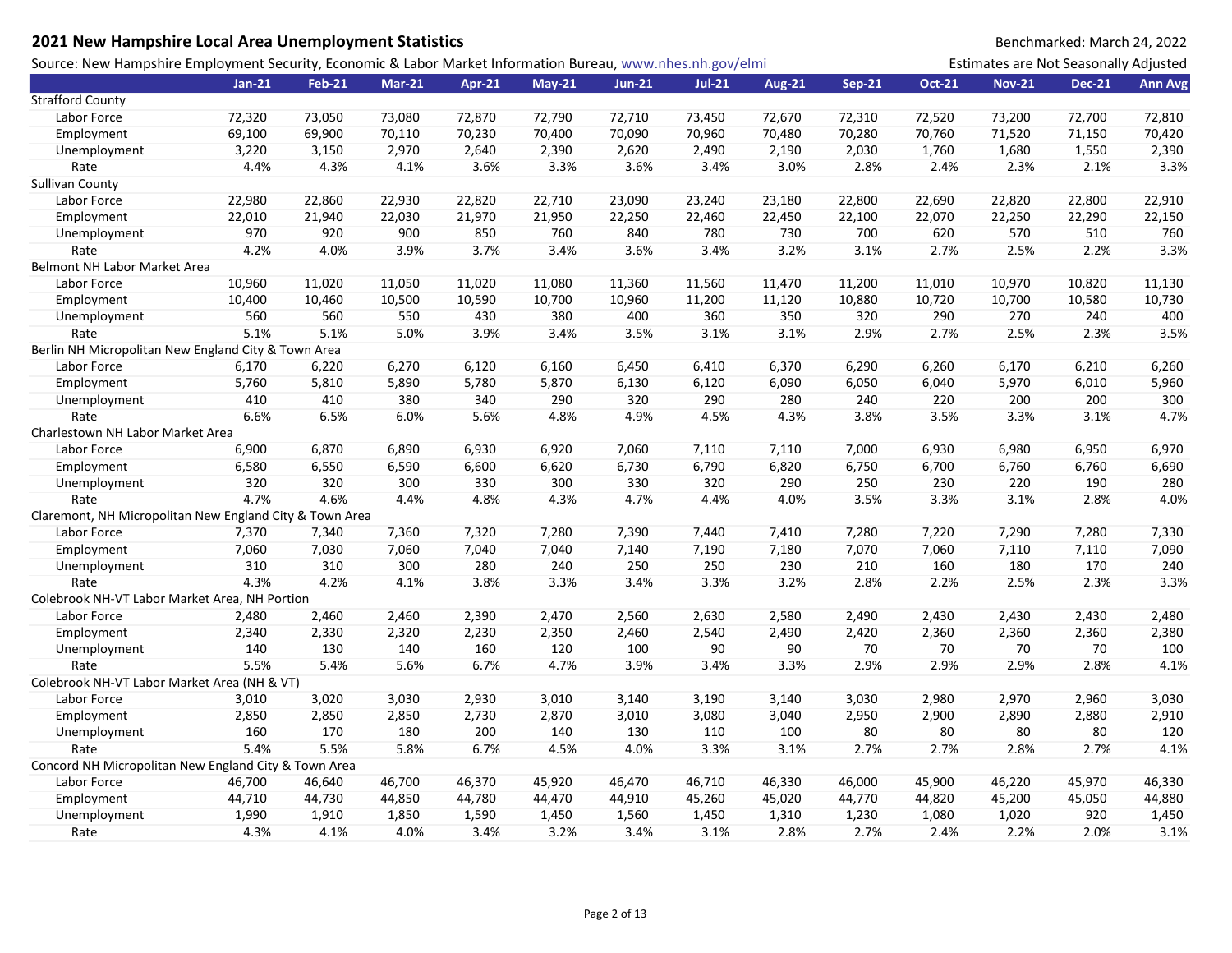| 2021 New Hampshire Local Area Unemployment Statistics                                                       |          |               |               |        |          |               |               |               |               |               |                                       | Benchmarked: March 24, 2022 |                |
|-------------------------------------------------------------------------------------------------------------|----------|---------------|---------------|--------|----------|---------------|---------------|---------------|---------------|---------------|---------------------------------------|-----------------------------|----------------|
| Source: New Hampshire Employment Security, Economic & Labor Market Information Bureau, www.nhes.nh.gov/elmi |          |               |               |        |          |               |               |               |               |               | Estimates are Not Seasonally Adjusted |                             |                |
|                                                                                                             | $Jan-21$ | <b>Feb-21</b> | <b>Mar-21</b> | Apr-21 | $May-21$ | <b>Jun-21</b> | <b>Jul-21</b> | <b>Aug-21</b> | <b>Sep-21</b> | <b>Oct-21</b> | <b>Nov-21</b>                         | <b>Dec-21</b>               | <b>Ann Avg</b> |
| Conway NH-ME Labor Market Area, NH Portion                                                                  |          |               |               |        |          |               |               |               |               |               |                                       |                             |                |
| Labor Force                                                                                                 | 11,930   | 11,900        | 11,840        | 11,500 | 11,460   | 12,140        | 12,730        | 12,610        | 11,740        | 11,400        | 11,130                                | 11,400                      | 11,810         |
| Employment                                                                                                  | 11,350   | 11,290        | 11,230        | 10,920 | 10,970   | 11,670        | 12,330        | 12,250        | 11,400        | 11,090        | 10,830                                | 11,130                      | 11,370         |
| Unemployment                                                                                                | 580      | 610           | 610           | 580    | 490      | 470           | 400           | 360           | 340           | 310           | 300                                   | 270                         | 440            |
| Rate                                                                                                        | 4.8%     | 5.1%          | 5.2%          | 5.0%   | 4.3%     | 3.8%          | 3.2%          | 2.8%          | 2.9%          | 2.7%          | 2.7%                                  | 2.4%                        | 3.7%           |
| Conway NH-ME Labor Market Area (NH & ME)                                                                    |          |               |               |        |          |               |               |               |               |               |                                       |                             |                |
| Labor Force                                                                                                 | 15,550   | 15,570        | 15,480        | 15,190 | 15,220   | 16,160        | 16,970        | 16,740        | 15,450        | 15,070        | 14,660                                | 14,960                      | 15,590         |
| Employment                                                                                                  | 14,710   | 14,690        | 14,600        | 14,360 | 14,500   | 15,480        | 16,400        | 16,220        | 14,990        | 14,630        | 14,220                                | 14,570                      | 14,950         |
| Unemployment                                                                                                | 840      | 880           | 880           | 830    | 720      | 680           | 570           | 520           | 460           | 440           | 440                                   | 390                         | 640            |
| Rate                                                                                                        | 5.4%     | 5.6%          | 5.7%          | 5.4%   | 4.7%     | 4.2%          | 3.4%          | 3.1%          | 3.0%          | 2.9%          | 3.0%                                  | 2.6%                        | 4.1%           |
| Dover-Durham NH-ME Metropolitan New England City & Town Area, NH Portion                                    |          |               |               |        |          |               |               |               |               |               |                                       |                             |                |
| Labor Force                                                                                                 | 72,320   | 73,050        | 73,080        | 72,870 | 72,790   | 72,710        | 73,450        | 72,670        | 72,310        | 72,520        | 73,200                                | 72,700                      | 72,810         |
| Employment                                                                                                  | 69,100   | 69,900        | 70,110        | 70,230 | 70,400   | 70,090        | 70,960        | 70,480        | 70,280        | 70,760        | 71,520                                | 71,150                      | 70,420         |
| Unemployment                                                                                                | 3,220    | 3,150         | 2,970         | 2,640  | 2,390    | 2,620         | 2,490         | 2,190         | 2,030         | 1,760         | 1,680                                 | 1,550                       | 2,390          |
| Rate                                                                                                        | 4.4%     | 4.3%          | 4.1%          | 3.6%   | 3.3%     | 3.6%          | 3.4%          | 3.0%          | 2.8%          | 2.4%          | 2.3%                                  | 2.1%                        | 3.3%           |
| Dover-Durham NH-ME Metropolitan New England City & Town Area (NH & ME)                                      |          |               |               |        |          |               |               |               |               |               |                                       |                             |                |
| Labor Force                                                                                                 | 83,770   | 84,670        | 84,740        | 84,520 | 84,330   | 84,120        | 84,850        | 84,020        | 83,640        | 84,040        | 84,750                                | 84,170                      | 84,300         |
| Employment                                                                                                  | 79,830   | 80,780        | 81,060        | 81,250 | 81,360   | 80,930        | 81,950        | 81,480        | 81,330        | 81,990        | 82,770                                | 82,350                      | 81,420         |
| Unemployment                                                                                                | 3,940    | 3,890         | 3,680         | 3,270  | 2,970    | 3,190         | 2,900         | 2,540         | 2,310         | 2,050         | 1,980                                 | 1,820                       | 2,880          |
| Rate                                                                                                        | 4.7%     | 4.6%          | 4.3%          | 3.9%   | 3.5%     | 3.8%          | 3.4%          | 3.0%          | 2.8%          | 2.4%          | 2.3%                                  | 2.2%                        | 3.4%           |
| Expanded Claremont, NH estimating area (previously known as the Claremont-Newport NH Labor Market Area)     |          |               |               |        |          |               |               |               |               |               |                                       |                             |                |
| Labor Force                                                                                                 | 13,840   | 13,770        | 13,810        | 13,730 | 13,670   | 13,900        | 13,960        | 13,920        | 13,670        | 13,600        | 13,680                                | 13,660                      | 13,770         |
| Employment                                                                                                  | 13,250   | 13,210        | 13,260        | 13,230 | 13,230   | 13,420        | 13,500        | 13,490        | 13,280        | 13,260        | 13,360                                | 13,360                      | 13,320         |
| Unemployment                                                                                                | 590      | 560           | 550           | 500    | 440      | 480           | 460           | 430           | 390           | 340           | 320                                   | 300                         | 450            |
| Rate                                                                                                        | 4.3%     | 4.1%          | 4.0%          | 3.6%   | 3.2%     | 3.4%          | 3.3%          | 3.1%          | 2.8%          | 2.5%          | 2.4%                                  | 2.2%                        | 3.2%           |
| Franklin NH Labor Market Area                                                                               |          |               |               |        |          |               |               |               |               |               |                                       |                             |                |
| Labor Force                                                                                                 | 10,630   | 10,610        | 10,530        | 10,460 | 10,490   | 10,610        | 10,780        | 10,660        | 10,490        | 10,410        | 10,510                                | 10,480                      | 10,560         |
| Employment                                                                                                  | 10,000   | 9,980         | 9,940         | 9,990  | 10,070   | 10,200        | 10,400        | 10,310        | 10,180        | 10,130        | 10,230                                | 10,210                      | 10,140         |
| Unemployment                                                                                                | 630      | 630           | 590           | 470    | 420      | 410           | 380           | 350           | 310           | 280           | 280                                   | 270                         | 420            |
| Rate                                                                                                        | 5.9%     | 6.0%          | 5.6%          | 4.5%   | 4.0%     | 3.9%          | 3.5%          | 3.3%          | 3.0%          | 2.7%          | 2.6%                                  | 2.6%                        | 4.0%           |
| Haverhill NH Labor Market Area                                                                              |          |               |               |        |          |               |               |               |               |               |                                       |                             |                |
| Labor Force                                                                                                 | 3,410    | 3,330         | 3,300         | 3,280  | 3,340    | 3,420         | 3,470         | 3,380         | 3,300         | 3,250         | 3,300                                 | 3,320                       | 3,340          |
| Employment                                                                                                  | 3,220    | 3,150         | 3,120         | 3,100  | 3,190    | 3,270         | 3,320         | 3,240         | 3,180         | 3,140         | 3,180                                 | 3,210                       | 3,190          |
| Unemployment                                                                                                | 190      | 180           | 180           | 180    | 150      | 150           | 150           | 140           | 120           | 110           | 120                                   | 110                         | 150            |
| Rate                                                                                                        | 5.5%     | 5.5%          | 5.5%          | 5.5%   | 4.4%     | 4.4%          | 4.3%          | 4.1%          | 3.6%          | 3.3%          | 3.5%                                  | 3.4%                        | 4.4%           |
| Hillsborough NH Labor Market Area                                                                           |          |               |               |        |          |               |               |               |               |               |                                       |                             |                |
| Labor Force                                                                                                 | 8,020    | 8,140         | 8,130         | 7,920  | 7,800    | 7,710         | 7,810         | 7,730         | 7,810         | 7,900         | 8,000                                 | 8,120                       | 7,930          |
| Employment                                                                                                  | 7,660    | 7,800         | 7,800         | 7,620  | 7,530    | 7,400         | 7,520         | 7,490         | 7,580         | 7,700         | 7,810                                 | 7,940                       | 7,660          |
| Unemployment                                                                                                | 360      | 340           | 330           | 300    | 270      | 310           | 290           | 240           | 230           | 200           | 190                                   | 180                         | 270            |
| Rate                                                                                                        | 4.5%     | 4.2%          | 4.1%          | 3.7%   | 3.4%     | 4.0%          | 3.7%          | 3.2%          | 3.0%          | 2.5%          | 2.4%                                  | 2.2%                        | 3.4%           |
| Hinsdale Town, NH Portion, Brattleboro VT-NH Labor Market Area                                              |          |               |               |        |          |               |               |               |               |               |                                       |                             |                |
| Labor Force                                                                                                 | 2,020    | 2,010         | 2,000         | 2,040  | 2,030    | 2,050         | 2,070         | 2,080         | 2,040         | 2,020         | 2,040                                 | 2,030                       | 2,030          |
| Employment                                                                                                  | 1,870    | 1,870         | 1,880         | 1,880  | 1,890    | 1,900         | 1,910         | 1,930         | 1,920         | 1,910         | 1,930                                 | 1,930                       | 1,900          |
| Unemployment                                                                                                | 150      | 140           | 120           | 160    | 140      | 150           | 160           | 150           | 120           | 110           | 110                                   | 100                         | 130            |
| Rate                                                                                                        | 7.3%     | 7.1%          | 6.2%          | 8.0%   | 6.7%     | 7.4%          | 7.6%          | 7.1%          | 6.0%          | 5.5%          | 5.2%                                  | 5.0%                        | 6.6%           |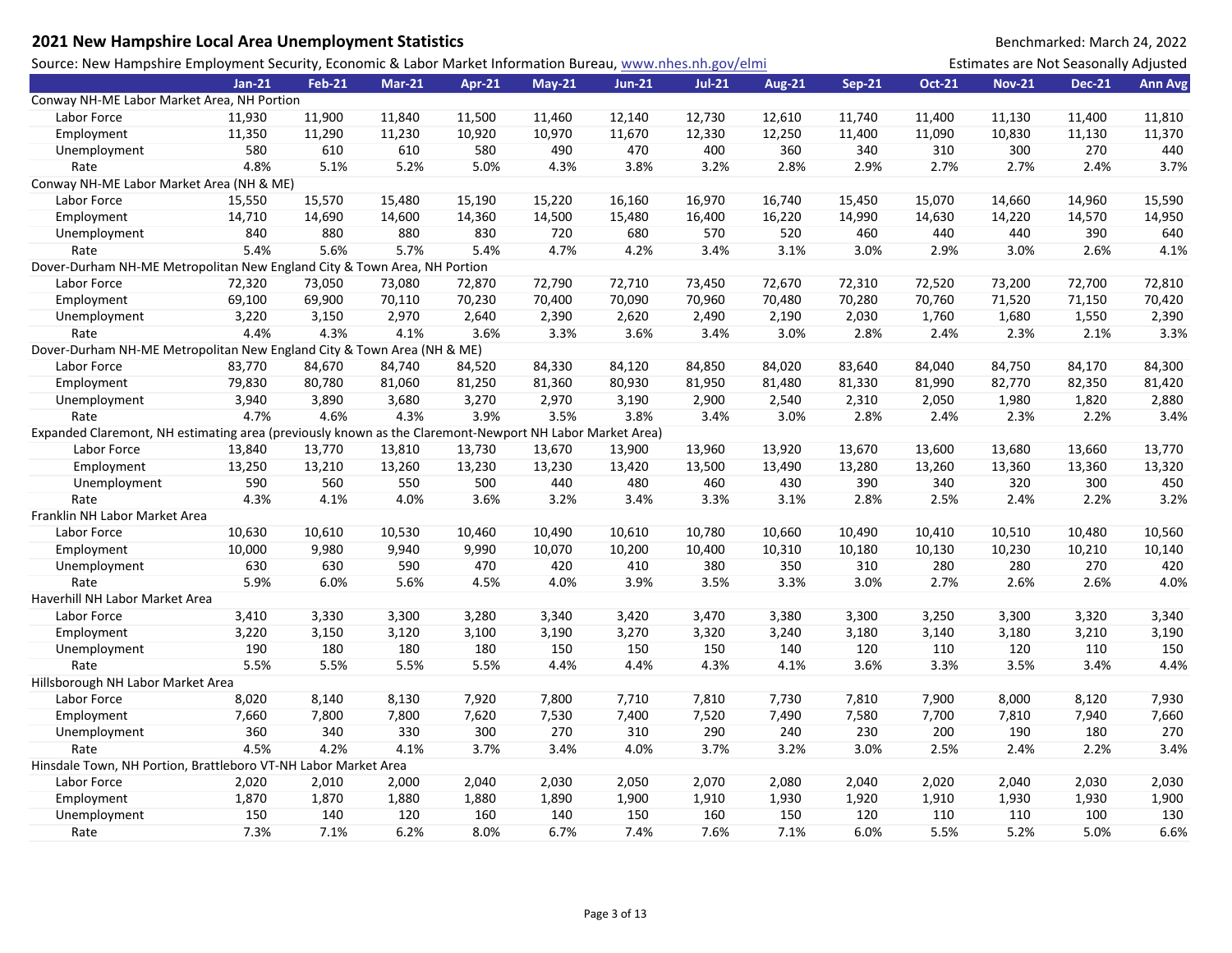| 2021 New Hampshire Local Area Unemployment Statistics                                                       |          |               |               |         |          |               |          |               |               |               |                                       | Benchmarked: March 24, 2022 |                |
|-------------------------------------------------------------------------------------------------------------|----------|---------------|---------------|---------|----------|---------------|----------|---------------|---------------|---------------|---------------------------------------|-----------------------------|----------------|
| Source: New Hampshire Employment Security, Economic & Labor Market Information Bureau, www.nhes.nh.gov/elmi |          |               |               |         |          |               |          |               |               |               | Estimates are Not Seasonally Adjusted |                             |                |
|                                                                                                             | $Jan-21$ | <b>Feb-21</b> | <b>Mar-21</b> | Apr-21  | $May-21$ | <b>Jun-21</b> | $Jul-21$ | <b>Aug-21</b> | <b>Sep-21</b> | <b>Oct-21</b> | <b>Nov-21</b>                         | <b>Dec-21</b>               | <b>Ann Avg</b> |
| Keene NH Micropolitan New England City & Town Area                                                          |          |               |               |         |          |               |          |               |               |               |                                       |                             |                |
| Labor Force                                                                                                 | 25,350   | 25,540        | 25,730        | 25,690  | 25,570   | 25,530        | 25,550   | 25,360        | 25,130        | 25,410        | 25,620                                | 25,520                      | 25,500         |
| Employment                                                                                                  | 24,150   | 24,340        | 24,590        | 24,630  | 24,610   | 24,480        | 24,550   | 24,430        | 24,310        | 24,680        | 24,930                                | 24,870                      | 24,550         |
| Unemployment                                                                                                | 1,200    | 1,200         | 1,140         | 1,060   | 960      | 1,050         | 1,000    | 930           | 820           | 730           | 690                                   | 650                         | 950            |
| Rate                                                                                                        | 4.7%     | 4.7%          | 4.4%          | 4.1%    | 3.8%     | 4.1%          | 3.9%     | 3.7%          | 3.3%          | 2.9%          | 2.7%                                  | 2.5%                        | 3.7%           |
| Laconia NH Micropolitan New England City & Town Area                                                        |          |               |               |         |          |               |          |               |               |               |                                       |                             |                |
| Labor Force                                                                                                 | 11,300   | 11,360        | 11,280        | 11,120  | 11,150   | 11,480        | 11,810   | 11,750        | 11,420        | 11,110        | 11,080                                | 11,100                      | 11,330         |
| Employment                                                                                                  | 10,660   | 10,730        | 10,690        | 10,600  | 10,690   | 11,010        | 11,370   | 11,350        | 11,060        | 10,790        | 10,770                                | 10,810                      | 10,880         |
| Unemployment                                                                                                | 640      | 630           | 590           | 520     | 460      | 470           | 440      | 400           | 360           | 320           | 310                                   | 290                         | 450            |
| Rate                                                                                                        | 5.7%     | 5.6%          | 5.2%          | 4.7%    | 4.2%     | 4.1%          | 3.7%     | 3.4%          | 3.2%          | 2.9%          | 2.8%                                  | 2.6%                        | 4.0%           |
| Lebanon NH-VT Micropolitan New England City & Town Area, NH Portion                                         |          |               |               |         |          |               |          |               |               |               |                                       |                             |                |
| Labor Force                                                                                                 | 24,720   | 24,600        | 24,710        | 24,600  | 24,520   | 24,870        | 25,180   | 25,060        | 24,590        | 24,550        | 24,740                                | 24,720                      | 24,740         |
| Employment                                                                                                  | 23,860   | 23,770        | 23,880        | 23,770  | 23,750   | 23,970        | 24,360   | 24,310        | 23,880        | 23,930        | 24,160                                | 24,190                      | 23,990         |
| Unemployment                                                                                                | 860      | 830           | 830           | 830     | 770      | 900           | 820      | 750           | 710           | 620           | 580                                   | 530                         | 750            |
| Rate                                                                                                        | 3.5%     | 3.4%          | 3.4%          | 3.4%    | 3.2%     | 3.6%          | 3.3%     | 3.0%          | 2.9%          | 2.5%          | 2.4%                                  | 2.1%                        | 3.0%           |
| Lebanon NH-VT Micropolitan New England City & Town Area (NH & VT)                                           |          |               |               |         |          |               |          |               |               |               |                                       |                             |                |
| Labor Force                                                                                                 | 43,880   | 43,540        | 43,910        | 43,780  | 43,860   | 44,560        | 45,110   | 44,890        | 43,810        | 43,810        | 44,020                                | 43,860                      | 44,080         |
| Employment                                                                                                  | 42,150   | 41,880        | 42,200        | 42,100  | 42,440   | 42,950        | 43,740   | 43,620        | 42,680        | 42,870        | 43,060                                | 42,960                      | 42,720         |
| Unemployment                                                                                                | 1,730    | 1,660         | 1,710         | 1,680   | 1,420    | 1,610         | 1,370    | 1,270         | 1,130         | 940           | 960                                   | 900                         | 1,360          |
| Rate                                                                                                        | 3.9%     | 3.8%          | 3.9%          | 3.8%    | 3.2%     | 3.6%          | 3.0%     | 2.8%          | 2.6%          | 2.2%          | 2.2%                                  | 2.1%                        | 3.1%           |
| Littleton NH-VT Labor Market Area, NH Portion                                                               |          |               |               |         |          |               |          |               |               |               |                                       |                             |                |
| Labor Force                                                                                                 | 12,820   | 12,720        | 12,660        | 12,300  | 12,490   | 13,130        | 13,410   | 13,240        | 12,690        | 12,510        | 12,390                                | 12,620                      | 12,750         |
| Employment                                                                                                  | 12,110   | 12,020        | 12,020        | 11,700  | 11,980   | 12,630        | 12,940   | 12,820        | 12,320        | 12,170        | 12,050                                | 12,300                      | 12,260         |
| Unemployment                                                                                                | 710      | 700           | 640           | 600     | 510      | 500           | 470      | 420           | 370           | 340           | 340                                   | 320                         | 490            |
| Rate                                                                                                        | 5.5%     | 5.5%          | 5.0%          | 4.9%    | 4.1%     | 3.8%          | 3.5%     | 3.2%          | 2.9%          | 2.7%          | 2.8%                                  | 2.5%                        | 3.9%           |
| Littleton NH-VT Labor Market Area (NH & VT)                                                                 |          |               |               |         |          |               |          |               |               |               |                                       |                             |                |
| Labor Force                                                                                                 | 13,640   | 13,520        | 13,460        | 13,110  | 13,330   | 13,980        | 14,260   | 14,070        | 13,510        | 13,320        | 13,190                                | 13,400                      | 13,560         |
| Employment                                                                                                  | 12,870   | 12,760        | 12,770        | 12,450  | 12,770   | 13,440        | 13,760   | 13,620        | 13,110        | 12,960        | 12,830                                | 13,060                      | 13,030         |
| Unemployment                                                                                                | 770      | 760           | 690           | 660     | 560      | 540           | 500      | 450           | 400           | 360           | 360                                   | 340                         | 530            |
| Rate                                                                                                        | 5.7%     | 5.6%          | 5.2%          | 5.0%    | 4.2%     | 3.8%          | 3.5%     | 3.2%          | 2.9%          | 2.7%          | 2.7%                                  | 2.5%                        | 3.9%           |
| Manchester NH Metropolitan New England City & Town Area                                                     |          |               |               |         |          |               |          |               |               |               |                                       |                             |                |
| Labor Force                                                                                                 | 119,800  | 120,430       | 120,100       | 119,180 | 118,550  | 118,600       | 118,320  | 117,870       | 117,770       | 117,840       | 119,230                               | 118,840                     | 118,880        |
| Employment                                                                                                  | 114,160  | 114,960       | 114,950       | 114,650 | 114,440  | 114,270       | 114,260  | 114,120       | 114,460       | 114,860       | 116,330                               | 116,140                     | 114,800        |
| Unemployment                                                                                                | 5,640    | 5,470         | 5,150         | 4,530   | 4,110    | 4,330         | 4,060    | 3,750         | 3,310         | 2,980         | 2,900                                 | 2,700                       | 4,080          |
| Rate                                                                                                        | 4.7%     | 4.5%          | 4.3%          | 3.8%    | 3.5%     | 3.6%          | 3.4%     | 3.2%          | 2.8%          | 2.5%          | 2.4%                                  | 2.3%                        | 3.4%           |
| Meredith NH Labor Market Area                                                                               |          |               |               |         |          |               |          |               |               |               |                                       |                             |                |
| Labor Force                                                                                                 | 6,890    | 6,920         | 6,930         | 6,990   | 7,200    | 7,640         | 8,090    | 8,040         | 7,450         | 7,240         | 7,080                                 | 7,030                       | 7,300          |
| Employment                                                                                                  | 6,560    | 6,600         | 6,630         | 6,730   | 6,980    | 7,390         | 7,860    | 7,830         | 7,250         | 7,070         | 6,910                                 | 6,880                       | 7,060          |
| Unemployment                                                                                                | 330      | 320           | 300           | 260     | 220      | 250           | 230      | 210           | 200           | 170           | 170                                   | 150                         | 240            |
| Rate                                                                                                        | 4.8%     | 4.6%          | 4.4%          | 3.6%    | 3.1%     | 3.3%          | 2.9%     | 2.6%          | 2.6%          | 2.4%          | 2.4%                                  | 2.2%                        | 3.2%           |
| Nashua NH-MA New England City & Town Area Division, NH Portion                                              |          |               |               |         |          |               |          |               |               |               |                                       |                             |                |
| Labor Force                                                                                                 | 166,510  | 166,380       | 165,730       | 165,040 | 164,300  | 164,920       | 165,670  | 165,380       | 164,450       | 164,530       | 166,510                               | 166,790                     | 165,520        |
| Employment                                                                                                  | 158,420  | 158,470       | 158,460       | 158,640 | 158,510  | 158,640       | 159,630  | 159,650       | 159,480       | 159,980       | 162,090                               | 162,660                     | 159,550        |
| Unemployment                                                                                                | 8,090    | 7,910         | 7,270         | 6,400   | 5,790    | 6,280         | 6,040    | 5,730         | 4,970         | 4,550         | 4,420                                 | 4,130                       | 5,970          |
| Rate                                                                                                        | 4.9%     | 4.8%          | 4.4%          | 3.9%    | 3.5%     | 3.8%          | 3.6%     | 3.5%          | 3.0%          | 2.8%          | 2.7%                                  | 2.5%                        | 3.6%           |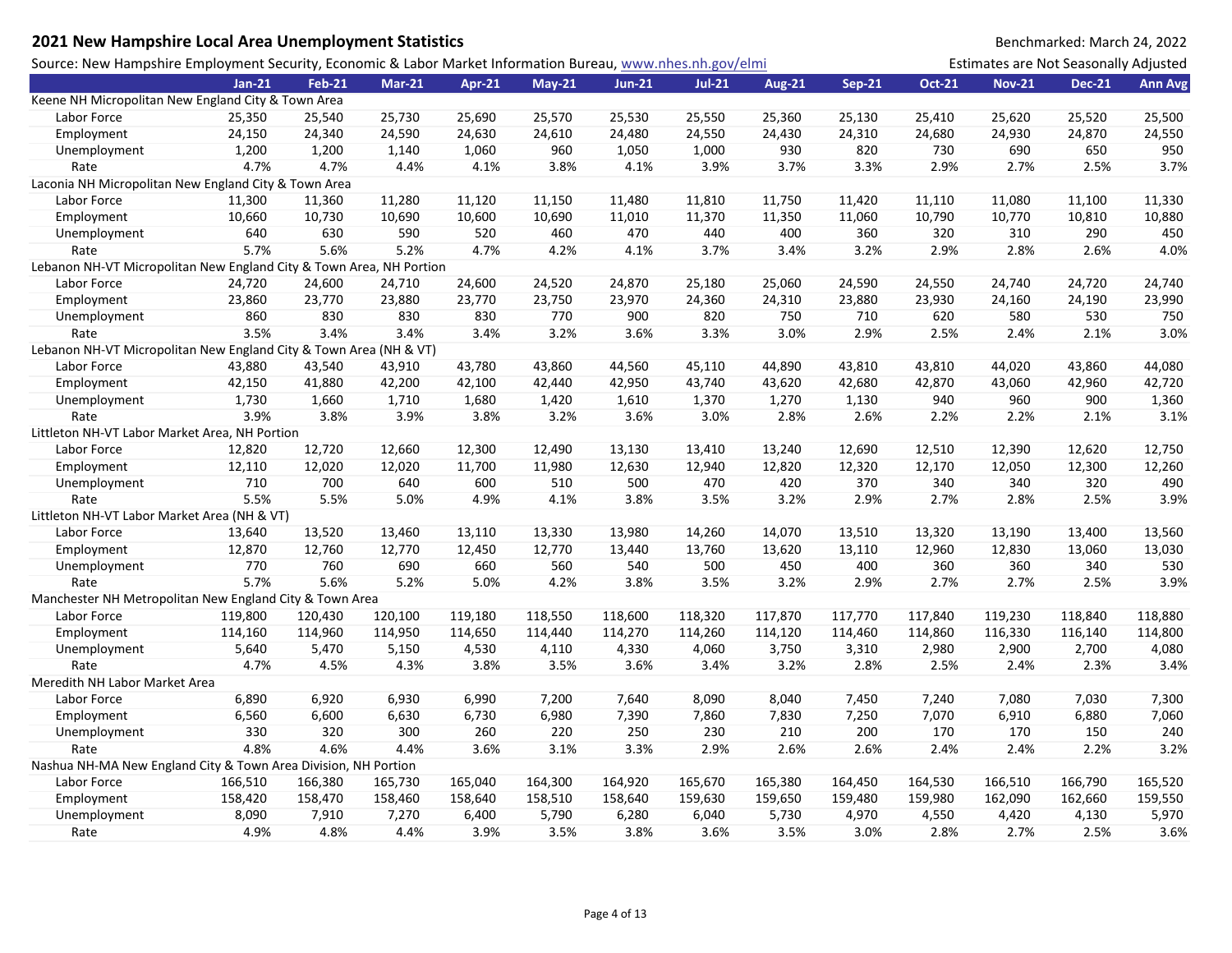| 2021 New Hampshire Local Area Unemployment Statistics                                                       |          |               |               |               |               |               |          |               |               |               |                                       | Benchmarked: March 24, 2022 |                |
|-------------------------------------------------------------------------------------------------------------|----------|---------------|---------------|---------------|---------------|---------------|----------|---------------|---------------|---------------|---------------------------------------|-----------------------------|----------------|
| Source: New Hampshire Employment Security, Economic & Labor Market Information Bureau, www.nhes.nh.gov/elmi |          |               |               |               |               |               |          |               |               |               | Estimates are Not Seasonally Adjusted |                             |                |
|                                                                                                             | $Jan-21$ | <b>Feb-21</b> | <b>Mar-21</b> | <b>Apr-21</b> | <b>May-21</b> | <b>Jun-21</b> | $Jul-21$ | <b>Aug-21</b> | <b>Sep-21</b> | <b>Oct-21</b> | <b>Nov-21</b>                         | <b>Dec-21</b>               | <b>Ann Avg</b> |
| Nashua NH-MA New England City & Town Area Division (NH & MA)                                                |          |               |               |               |               |               |          |               |               |               |                                       |                             |                |
| Labor Force                                                                                                 | 175,490  | 175,360       | 174,730       | 173,960       | 173,210       | 173,840       | 174,650  | 174,360       | 173,330       | 173,460       | 175,520                               | 175,840                     | 174,470        |
| Employment                                                                                                  | 166,920  | 166,990       | 167,040       | 167,200       | 167,090       | 167,180       | 168,220  | 168,280       | 168,050       | 168,620       | 170,840                               | 171,440                     | 168,150        |
| Unemployment                                                                                                | 8,570    | 8,370         | 7,690         | 6,760         | 6,120         | 6,660         | 6,430    | 6,080         | 5,280         | 4,840         | 4,680                                 | 4,400                       | 6,320          |
| Rate                                                                                                        | 4.9%     | 4.8%          | 4.4%          | 3.9%          | 3.5%          | 3.8%          | 3.7%     | 3.5%          | 3.0%          | 2.8%          | 2.7%                                  | 2.5%                        | 3.6%           |
| New London NH Labor Market Area                                                                             |          |               |               |               |               |               |          |               |               |               |                                       |                             |                |
| Labor Force                                                                                                 | 8,420    | 8,370         | 8,410         | 8,260         | 8,090         | 8,310         | 8,560    | 8,460         | 8,220         | 8,090         | 8,150                                 | 8,350                       | 8,310          |
| Employment                                                                                                  | 8,110    | 8,070         | 8,110         | 8,000         | 7,840         | 8,010         | 8,270    | 8,200         | 7,990         | 7,900         | 7,960                                 | 8,170                       | 8,050          |
| Unemployment                                                                                                | 310      | 300           | 300           | 260           | 250           | 300           | 290      | 260           | 230           | 190           | 190                                   | 180                         | 260            |
| Rate                                                                                                        | 3.7%     | 3.6%          | 3.5%          | 3.2%          | 3.1%          | 3.6%          | 3.4%     | 3.1%          | 2.8%          | 2.4%          | 2.3%                                  | 2.1%                        | 3.1%           |
| Newport, NH Labor Market Area                                                                               |          |               |               |               |               |               |          |               |               |               |                                       |                             |                |
| Labor Force                                                                                                 | 6,480    | 6,430         | 6,450         | 6,410         | 6,390         | 6,500         | 6,520    | 6,500         | 6,390         | 6,380         | 6,390                                 | 6,380                       | 6,430          |
| Employment                                                                                                  | 6,200    | 6,180         | 6,200         | 6,190         | 6,190         | 6,280         | 6,310    | 6,310         | 6,210         | 6,200         | 6,250                                 | 6,250                       | 6,230          |
| Unemployment                                                                                                | 280      | 250           | 250           | 220           | 200           | 220           | 210      | 190           | 180           | 180           | 140                                   | 130                         | 200            |
| Rate                                                                                                        | 4.3%     | 3.9%          | 3.8%          | 3.4%          | 3.2%          | 3.4%          | 3.2%     | 3.0%          | 2.8%          | 2.7%          | 2.2%                                  | 2.0%                        | 3.2%           |
| Pelham Town, NH Portion, Lowell-Billerica-Chelmsford MA-NH New England City & Town Area Division            |          |               |               |               |               |               |          |               |               |               |                                       |                             |                |
| Labor Force                                                                                                 | 8,150    | 8,130         | 8,100         | 8,110         | 8,040         | 8,200         | 8,270    | 8,190         | 8,090         | 8,120         | 8,200                                 | 8,220                       | 8,160          |
| Employment                                                                                                  | 7,700    | 7,680         | 7,690         | 7,760         | 7,730         | 7,860         | 7,920    | 7,880         | 7,820         | 7,860         | 7,930                                 | 7,950                       | 7,820          |
| Unemployment                                                                                                | 450      | 450           | 410           | 350           | 310           | 340           | 350      | 310           | 270           | 260           | 270                                   | 270                         | 340            |
| Rate                                                                                                        | 5.5%     | 5.5%          | 5.1%          | 4.3%          | 3.9%          | 4.1%          | 4.2%     | 3.8%          | 3.3%          | 3.2%          | 3.3%                                  | 3.3%                        | 4.1%           |
| Peterborough NH Labor Market Area                                                                           |          |               |               |               |               |               |          |               |               |               |                                       |                             |                |
| Labor Force                                                                                                 | 18,650   | 18,720        | 18,760        | 18,770        | 18,550        | 18,530        | 18,870   | 18,660        | 18,540        | 18,520        | 18,610                                | 18,640                      | 18,650         |
| Employment                                                                                                  | 17,780   | 17,880        | 18,000        | 18,110        | 17,940        | 17,860        | 18,220   | 18,050        | 17,990        | 18,040        | 18,140                                | 18,200                      | 18,020         |
| Unemployment                                                                                                | 870      | 840           | 760           | 660           | 610           | 670           | 650      | 610           | 550           | 480           | 470                                   | 440                         | 630            |
| Rate                                                                                                        | 4.7%     | 4.5%          | 4.0%          | 3.5%          | 3.3%          | 3.6%          | 3.5%     | 3.3%          | 2.9%          | 2.6%          | 2.5%                                  | 2.3%                        | 3.4%           |
| Plymouth NH Labor Market Area                                                                               |          |               |               |               |               |               |          |               |               |               |                                       |                             |                |
| Labor Force                                                                                                 | 17,120   | 17,460        | 17,520        | 16,940        | 16,980        | 17,520        | 18,230   | 17,900        | 17,740        | 17,980        | 17,760                                | 18,020                      | 17,590         |
| Employment                                                                                                  | 16,360   | 16,710        | 16,830        | 16,310        | 16,410        | 16,890        | 17,640   | 17,390        | 17,260        | 17,570        | 17,360                                | 17,660                      | 17,030         |
| Unemployment                                                                                                | 760      | 750           | 690           | 630           | 570           | 630           | 590      | 510           | 480           | 410           | 400                                   | 360                         | 560            |
| Rate                                                                                                        | 4.4%     | 4.3%          | 3.9%          | 3.7%          | 3.4%          | 3.6%          | 3.2%     | 2.9%          | 2.7%          | 2.3%          | 2.2%                                  | 2.0%                        | 3.2%           |
| Portsmouth NH-ME Metropolitan New England City & Town Area, NH Portion                                      |          |               |               |               |               |               |          |               |               |               |                                       |                             |                |
| Labor Force                                                                                                 | 58,640   | 58,370        | 58,270        | 58,450        | 58,760        | 60,560        | 61,220   | 60,950        | 59,560        | 59,310        | 59,490                                | 59,440                      | 59,420         |
| Employment                                                                                                  | 56,110   | 55,910        | 55,940        | 56,430        | 56,960        | 58,600        | 59,390   | 59,240        | 58,010        | 57,890        | 58,110                                | 58,190                      | 57,570         |
| Unemployment                                                                                                | 2,530    | 2,460         | 2,330         | 2,020         | 1,800         | 1,960         | 1,830    | 1,710         | 1,550         | 1,420         | 1,380                                 | 1,250                       | 1,850          |
| Rate                                                                                                        | 4.3%     | 4.2%          | 4.0%          | 3.5%          | 3.1%          | 3.2%          | 3.0%     | 2.8%          | 2.6%          | 2.4%          | 2.3%                                  | 2.1%                        | 3.1%           |
| Portsmouth NH-ME Metropolitan New England City & Town Area (NH & ME)                                        |          |               |               |               |               |               |          |               |               |               |                                       |                             |                |
| Labor Force                                                                                                 | 75,490   | 75,240        | 75,160        | 75,460        | 75,780        | 77,890        | 78,660   | 78,390        | 76,720        | 76,570        | 76,700                                | 76,670                      | 76,560         |
| Employment                                                                                                  | 72,040   | 71,830        | 71,910        | 72,610        | 73,210        | 75,200        | 76,230   | 76,140        | 74,710        | 74,710        | 74,860                                | 74,990                      | 74,040         |
| Unemployment                                                                                                | 3,450    | 3,410         | 3,250         | 2,850         | 2,570         | 2,690         | 2,430    | 2,250         | 2,010         | 1,860         | 1,840                                 | 1,680                       | 2,520          |
| Rate                                                                                                        | 4.6%     | 4.5%          | 4.3%          | 3.8%          | 3.4%          | 3.5%          | 3.1%     | 2.9%          | 2.6%          | 2.4%          | 2.4%                                  | 2.2%                        | 3.3%           |
| Raymond NH Labor Market Area                                                                                |          |               |               |               |               |               |          |               |               |               |                                       |                             |                |
| Labor Force                                                                                                 | 14,960   | 14,880        | 14,860        | 14,740        | 14,850        | 15,130        | 15,250   | 15,320        | 15,010        | 14,890        | 15,050                                | 15,000                      | 15,000         |
| Employment                                                                                                  | 14,350   | 14,290        | 14,270        | 14,240        | 14,410        | 14,660        | 14,800   | 14,890        | 14,630        | 14,540        | 14,700                                | 14,680                      | 14,540         |
| Unemployment                                                                                                | 610      | 590           | 590           | 500           | 440           | 470           | 450      | 430           | 380           | 350           | 350                                   | 320                         | 460            |
| Rate                                                                                                        | 4.1%     | 4.0%          | 4.0%          | 3.4%          | 3.0%          | 3.1%          | 3.0%     | 2.8%          | 2.5%          | 2.4%          | 2.3%                                  | 2.1%                        | 3.0%           |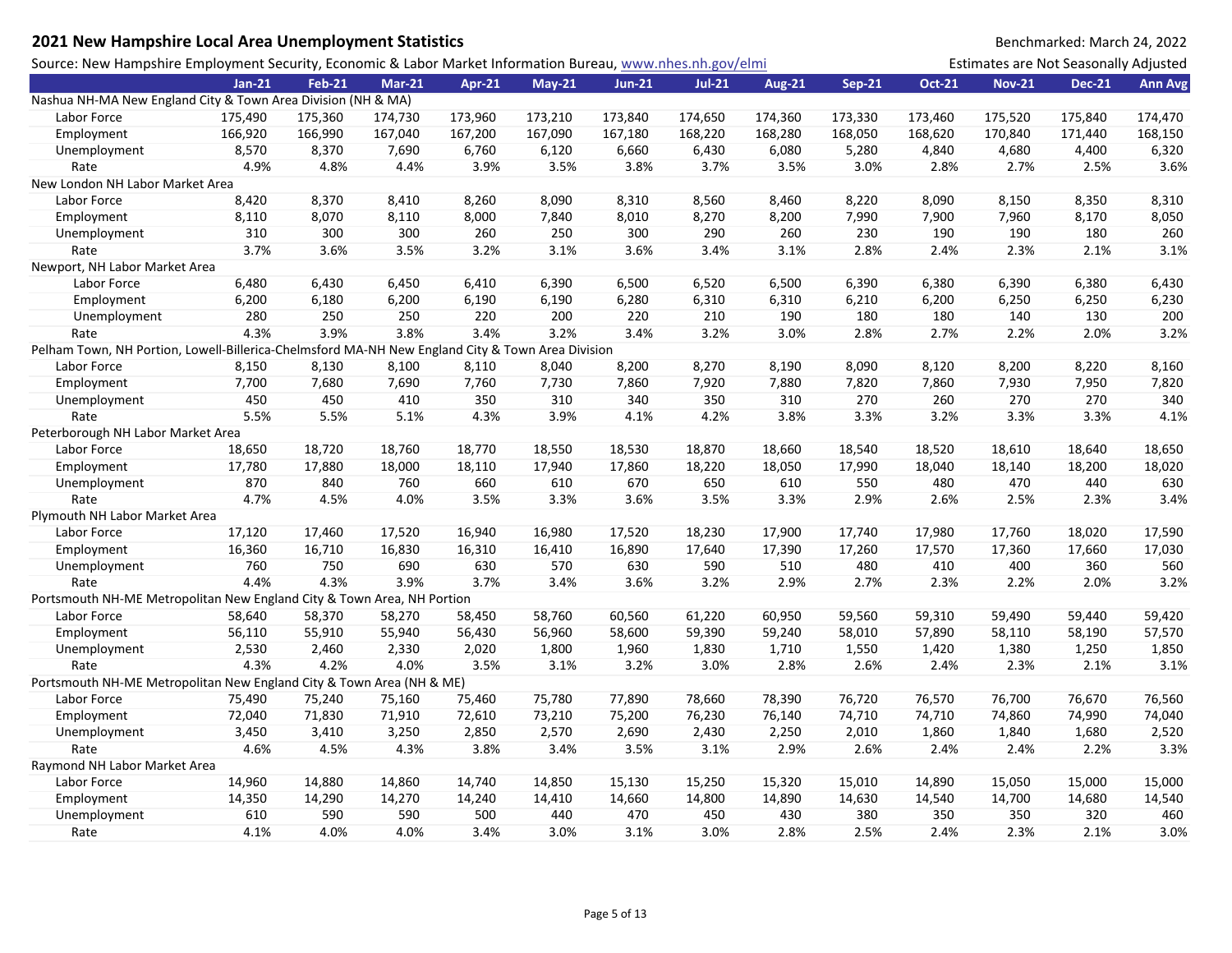## **2021 New Hampshire Local Area Unemployment Statistics** Benchmarked: March 24, 2022

| Source: New Hampshire Employment Security, Economic & Labor Market Information Bureau, www.nhes.nh.gov/elmi                |          |               |               |        |               |               |          |               |               |               | Estimates are Not Seasonally Adjusted |               |                |
|----------------------------------------------------------------------------------------------------------------------------|----------|---------------|---------------|--------|---------------|---------------|----------|---------------|---------------|---------------|---------------------------------------|---------------|----------------|
|                                                                                                                            | $Jan-21$ | <b>Feb-21</b> | <b>Mar-21</b> | Apr-21 | <b>May-21</b> | <b>Jun-21</b> | $Jul-21$ | <b>Aug-21</b> | <b>Sep-21</b> | <b>Oct-21</b> | <b>Nov-21</b>                         | <b>Dec-21</b> | <b>Ann Avg</b> |
| Salem Town, NH Portion, Lawrence-Methuen-Salem MA-NH New England City & Town Area Division                                 |          |               |               |        |               |               |          |               |               |               |                                       |               |                |
| Labor Force                                                                                                                | 18,420   | 18,490        | 18,440        | 18,360 | 18,230        | 18,530        | 18,680   | 18,620        | 18,450        | 18,580        | 18,690                                | 18,650        | 18,510         |
| Employment                                                                                                                 | 17,420   | 17,490        | 17,510        | 17,530 | 17,480        | 17,720        | 17,890   | 17,870        | 17,810        | 17,970        | 18,090                                | 18,090        | 17,740         |
| Unemployment                                                                                                               | 1,000    | 1,000         | 930           | 830    | 750           | 810           | 790      | 750           | 640           | 610           | 600                                   | 560           | 770            |
| Rate                                                                                                                       | 5.4%     | 5.4%          | 5.0%          | 4.5%   | 4.1%          | 4.4%          | 4.2%     | 4.0%          | 3.5%          | 3.3%          | 3.2%                                  | 3.0%          | 4.2%           |
| Seabrook-Hampstead Area, NH Portion, Haverhill-Newburyport-Amesbury MA-NH New England City & Town Area Division            |          |               |               |        |               |               |          |               |               |               |                                       |               |                |
| Labor Force                                                                                                                | 38,890   | 38,940        | 38,930        | 39,040 | 38,940        | 39,710        | 40,130   | 40,030        | 39,190        | 39,290        | 39,550                                | 39,450        | 39,340         |
| Employment                                                                                                                 | 36,800   | 36,880        | 37,020        | 37,370 | 37,480        | 38,150        | 38,570   | 38,540        | 37,920        | 38,110        | 38,360                                | 38,300        | 37,790         |
| Unemployment                                                                                                               | 2,090    | 2,060         | 1,910         | 1,670  | 1,460         | 1,560         | 1,560    | 1,490         | 1,270         | 1,180         | 1,190                                 | 1,150         | 1,550          |
| Rate                                                                                                                       | 5.4%     | 5.3%          | 4.9%          | 4.3%   | 3.8%          | 3.9%          | 3.9%     | 3.7%          | 3.2%          | 3.0%          | 3.0%                                  | 2.9%          | 3.9%           |
| Wolfeboro NH Labor Market Area                                                                                             |          |               |               |        |               |               |          |               |               |               |                                       |               |                |
| Labor Force                                                                                                                | 8,820    | 8,850         | 8,900         | 8,890  | 8,930         | 9,350         | 9,980    | 9,720         | 9,060         | 8,830         | 8,730                                 | 8,600         | 9,050          |
| Employment                                                                                                                 | 8,320    | 8,340         | 8,380         | 8,460  | 8,580         | 8,980         | 9,640    | 9,410         | 8,770         | 8,570         | 8,470                                 | 8,360         | 8,690          |
| Unemployment                                                                                                               | 500      | 510           | 520           | 430    | 350           | 370           | 340      | 310           | 290           | 260           | 260                                   | 240           | 360            |
| Rate                                                                                                                       | 5.7%     | 5.7%          | 5.8%          | 4.8%   | 3.9%          | 3.9%          | 3.4%     | 3.2%          | 3.2%          | 3.0%          | 3.0%                                  | 2.8%          | 4.0%           |
| Note: All city and town unemployment rates are available on our web site at www.nhes.nh.gov/elmi/statistics/candt-arch.htm |          |               |               |        |               |               |          |               |               |               |                                       |               |                |
| Amherst Town                                                                                                               |          |               |               |        |               |               |          |               |               |               |                                       |               |                |
| Labor Force                                                                                                                | 6,270    | 6,230         | 6,230         | 6,230  | 6,220         | 6,230         | 6,260    | 6,250         | 6,210         | 6,200         | 6,280                                 | 6,290         | 6,240          |
| Employment                                                                                                                 | 6,010    | 6,010         | 6,010         | 6,020  | 6,020         | 6,020         | 6,060    | 6,060         | 6,050         | 6,070         | 6,150                                 | 6,170         | 6,050          |
| Unemployment                                                                                                               | 260      | 220           | 220           | 210    | 200           | 210           | 200      | 190           | 160           | 130           | 130                                   | 120           | 190            |
| Rate                                                                                                                       | 4.1%     | 3.6%          | 3.5%          | 3.3%   | 3.3%          | 3.3%          | 3.2%     | 3.1%          | 2.5%          | 2.0%          | 2.0%                                  | 2.0%          | 3.0%           |
| Atkinson Town                                                                                                              |          |               |               |        |               |               |          |               |               |               |                                       |               |                |
| Labor Force                                                                                                                | 3,960    | 3,950         | 3,970         | 3,990  | 3,980         | 4,050         | 4,090    | 4,100         | 4,020         | 4,020         | 4,020                                 | 4,020         | 4,010          |
| Employment                                                                                                                 | 3,770    | 3,780         | 3,790         | 3,830  | 3,840         | 3,910         | 3,950    | 3,950         | 3,890         | 3,900         | 3,930                                 | 3,920         | 3,870          |
| Unemployment                                                                                                               | 190      | 170           | 180           | 160    | 140           | 140           | 140      | 150           | 130           | 120           | 90                                    | 100           | 140            |
| Rate                                                                                                                       | 4.7%     | 4.4%          | 4.5%          | 3.9%   | 3.5%          | 3.4%          | 3.4%     | 3.6%          | 3.1%          | 3.0%          | 2.3%                                  | 2.4%          | 3.5%           |
| <b>Barrington Town</b>                                                                                                     |          |               |               |        |               |               |          |               |               |               |                                       |               |                |
| Labor Force                                                                                                                | 5,230    | 5,280         | 5,280         | 5,270  | 5,260         | 5,260         | 5,320    | 5,270         | 5,250         | 5,270         | 5,330                                 | 5,280         | 5,270          |
| Employment                                                                                                                 | 5,030    | 5,080         | 5,100         | 5,110  | 5,120         | 5,100         | 5,160    | 5,130         | 5,110         | 5,150         | 5,200                                 | 5,170         | 5,120          |
| Unemployment                                                                                                               | 200      | 200           | 180           | 160    | 140           | 160           | 160      | 140           | 140           | 120           | 130                                   | 110           | 150            |
| Rate                                                                                                                       | 3.7%     | 3.8%          | 3.4%          | 3.1%   | 2.6%          | 3.0%          | 3.0%     | 2.7%          | 2.7%          | 2.3%          | 2.3%                                  | 2.1%          | 2.9%           |
| <b>Bedford Town</b>                                                                                                        |          |               |               |        |               |               |          |               |               |               |                                       |               |                |
| Labor Force                                                                                                                | 11,960   | 12,010        | 12,010        | 11,960 | 11,930        | 11,940        | 11,930   | 11,880        | 11,920        | 11,930        | 12,070                                | 12,020        | 11,960         |
| Employment                                                                                                                 | 11,600   | 11,680        | 11,680        | 11,650 | 11,630        | 11,610        | 11,610   | 11,590        | 11,630        | 11,670        | 11,820                                | 11,800        | 11,660         |
| Unemployment                                                                                                               | 360      | 330           | 330           | 310    | 300           | 330           | 320      | 290           | 290           | 260           | 250                                   | 220           | 300            |
| Rate                                                                                                                       | 3.0%     | 2.7%          | 2.8%          | 2.6%   | 2.5%          | 2.8%          | 2.7%     | 2.4%          | 2.4%          | 2.2%          | 2.0%                                  | 1.9%          | 2.5%           |
| <b>Belmont Town</b>                                                                                                        |          |               |               |        |               |               |          |               |               |               |                                       |               |                |
| Labor Force                                                                                                                | 3,540    | 3,570         | 3,580         | 3,550  | 3,560         | 3,660         | 3,730    | 3,700         | 3,600         | 3,540         | 3,530                                 | 3,490         | 3,590          |
| Employment                                                                                                                 | 3,340    | 3,360         | 3,370         | 3,400  | 3,430         | 3,520         | 3,590    | 3,570         | 3,490         | 3,440         | 3,440                                 | 3,390         | 3,450          |
| Unemployment                                                                                                               | 200      | 210           | 210           | 150    | 130           | 140           | 140      | 130           | 110           | 100           | 90                                    | 100           | 140            |
| Rate                                                                                                                       | 5.7%     | 5.9%          | 5.9%          | 4.3%   | 3.7%          | 3.7%          | 3.7%     | 3.4%          | 2.9%          | 2.8%          | 2.6%                                  | 2.8%          | 4.0%           |
| <b>Berlin City</b>                                                                                                         |          |               |               |        |               |               |          |               |               |               |                                       |               |                |
| Labor Force                                                                                                                | 3,670    | 3,690         | 3,740         | 3,660  | 3,670         | 3,840         | 3,830    | 3,800         | 3,760         | 3,750         | 3,670                                 | 3,700         | 3,730          |
| Employment                                                                                                                 | 3,430    | 3,450         | 3,500         | 3,440  | 3,500         | 3,650         | 3,640    | 3,620         | 3,600         | 3,600         | 3,550                                 | 3,580         | 3,550          |
| Unemployment                                                                                                               | 240      | 240           | 240           | 220    | 170           | 190           | 190      | 180           | 160           | 150           | 120                                   | 120           | 180            |
| Rate                                                                                                                       | 6.5%     | 6.4%          | 6.3%          | 5.9%   | 4.5%          | 5.0%          | 4.9%     | 4.8%          | 4.2%          | 3.9%          | 3.2%                                  | 3.2%          | 4.9%           |
|                                                                                                                            |          |               |               |        |               |               |          |               |               |               |                                       |               |                |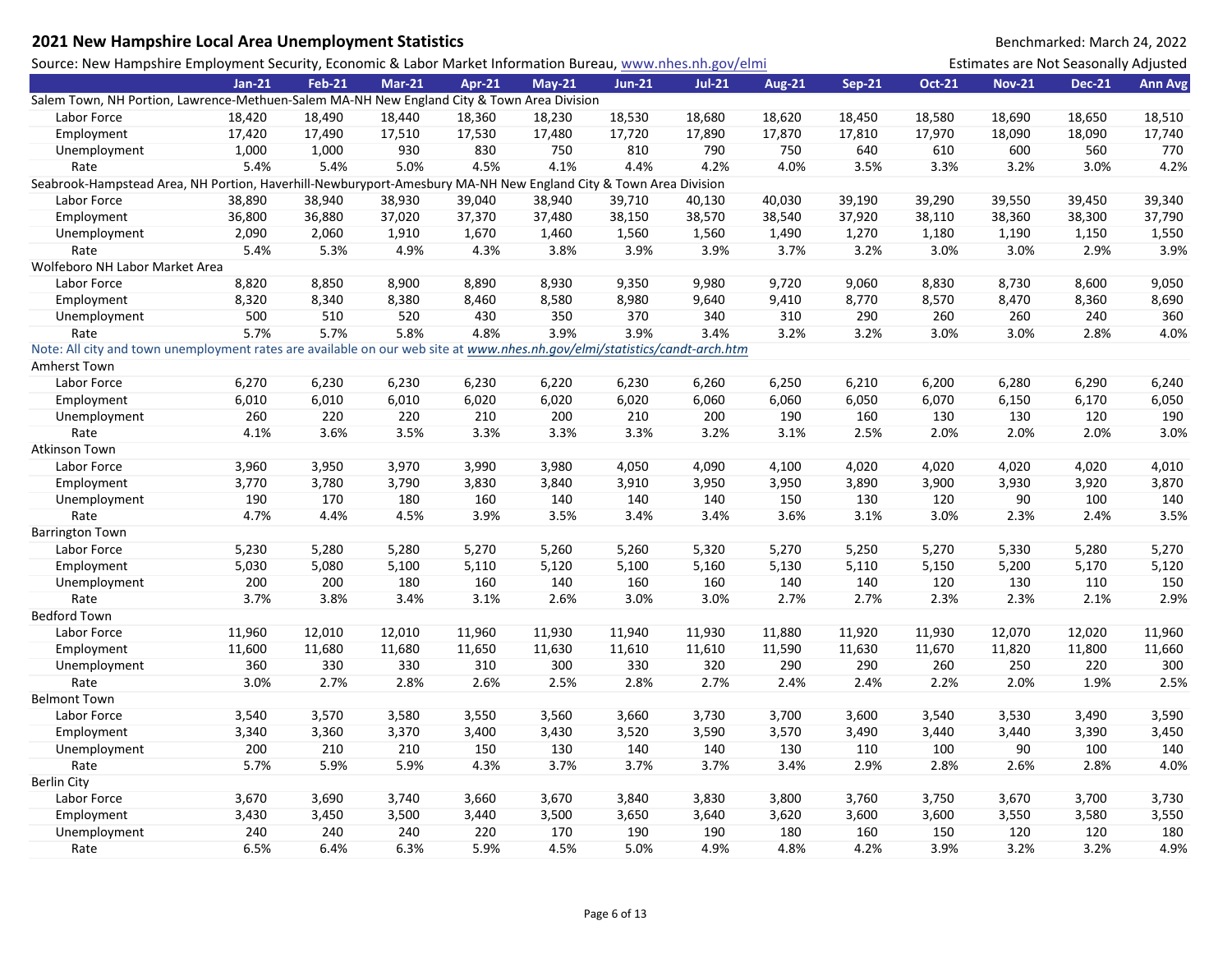| 2021 New Hampshire Local Area Unemployment Statistics                                                       |          |               |               |        |          |               |          |               |               |               |                                       | Benchmarked: March 24, 2022 |                |
|-------------------------------------------------------------------------------------------------------------|----------|---------------|---------------|--------|----------|---------------|----------|---------------|---------------|---------------|---------------------------------------|-----------------------------|----------------|
| Source: New Hampshire Employment Security, Economic & Labor Market Information Bureau, www.nhes.nh.gov/elmi |          |               |               |        |          |               |          |               |               |               | Estimates are Not Seasonally Adjusted |                             |                |
|                                                                                                             | $Jan-21$ | <b>Feb-21</b> | <b>Mar-21</b> | Apr-21 | $May-21$ | <b>Jun-21</b> | $Jul-21$ | <b>Aug-21</b> | <b>Sep-21</b> | <b>Oct-21</b> | <b>Nov-21</b>                         | <b>Dec-21</b>               | <b>Ann Avg</b> |
| <b>Bow Town</b>                                                                                             |          |               |               |        |          |               |          |               |               |               |                                       |                             |                |
| Labor Force                                                                                                 | 4,390    | 4,390         | 4,390         | 4,370  | 4,330    | 4,390         | 4,420    | 4,380         | 4,360         | 4,360         | 4,370                                 | 4,340                       | 4,370          |
| Employment                                                                                                  | 4,240    | 4,240         | 4,250         | 4,250  | 4,220    | 4,260         | 4,290    | 4,270         | 4,240         | 4,250         | 4,290                                 | 4,270                       | 4,250          |
| Unemployment                                                                                                | 150      | 150           | 140           | 120    | 110      | 130           | 130      | 110           | 120           | 110           | 80                                    | 70                          | 120            |
| Rate                                                                                                        | 3.4%     | 3.5%          | 3.2%          | 2.6%   | 2.5%     | 3.0%          | 3.0%     | 2.5%          | 2.6%          | 2.5%          | 1.8%                                  | 1.6%                        | 2.7%           |
| Charlestown Town                                                                                            |          |               |               |        |          |               |          |               |               |               |                                       |                             |                |
| Labor Force                                                                                                 | 2,780    | 2,750         | 2,760         | 2,780  | 2,780    | 2,830         | 2,860    | 2,860         | 2,830         | 2,780         | 2,780                                 | 2,790                       | 2,800          |
| Employment                                                                                                  | 2,630    | 2,610         | 2,630         | 2,630  | 2,640    | 2,680         | 2,710    | 2,720         | 2,690         | 2,670         | 2,700                                 | 2,700                       | 2,670          |
| Unemployment                                                                                                | 150      | 140           | 130           | 150    | 140      | 150           | 150      | 140           | 140           | 110           | 80                                    | 90                          | 130            |
| Rate                                                                                                        | 5.5%     | 5.1%          | 4.8%          | 5.3%   | 5.0%     | 5.4%          | 5.3%     | 5.0%          | 4.8%          | 4.0%          | 3.0%                                  | 3.3%                        | 4.7%           |
| Claremont City                                                                                              |          |               |               |        |          |               |          |               |               |               |                                       |                             |                |
| Labor Force                                                                                                 | 6,500    | 6,480         | 6,490         | 6,460  | 6,410    | 6,510         | 6,550    | 6,540         | 6,410         | 6,360         | 6,430                                 | 6,410                       | 6,460          |
| Employment                                                                                                  | 6,210    | 6,190         | 6,210         | 6,200  | 6,190    | 6,280         | 6,320    | 6,320         | 6,220         | 6,210         | 6,260                                 | 6,260                       | 6,240          |
| Unemployment                                                                                                | 290      | 290           | 280           | 260    | 220      | 230           | 230      | 220           | 190           | 150           | 170                                   | 150                         | 220            |
| Rate                                                                                                        | 4.5%     | 4.4%          | 4.3%          | 4.0%   | 3.4%     | 3.6%          | 3.4%     | 3.3%          | 3.0%          | 2.3%          | 2.6%                                  | 2.3%                        | 3.4%           |
| Colebrook Town                                                                                              |          |               |               |        |          |               |          |               |               |               |                                       |                             |                |
| Labor Force                                                                                                 | 1,110    | 1,110         | 1,110         | 1,080  | 1,110    | 1,150         | 1,190    | 1,170         | 1,130         | 1,110         | 1,110                                 | 1,100                       | 1,130          |
| Employment                                                                                                  | 1,060    | 1,050         | 1,050         | 1,010  | 1,060    | 1,110         | 1,150    | 1,130         | 1,090         | 1,070         | 1,070                                 | 1,070                       | 1,080          |
| Unemployment                                                                                                | 50       | 60            | 60            | 70     | 50       | 40            | 40       | 40            | 40            | 40            | 40                                    | 30                          | 50             |
| Rate                                                                                                        | 4.8%     | 5.0%          | 5.1%          | 6.1%   | 4.5%     | 3.8%          | 3.5%     | 3.7%          | 3.4%          | 3.2%          | 3.5%                                  | 2.9%                        | 4.1%           |
| Concord City                                                                                                |          |               |               |        |          |               |          |               |               |               |                                       |                             |                |
| Labor Force                                                                                                 | 22,400   | 22,340        | 22,350        | 22,210 | 22,010   | 22,230        | 22,330   | 22,120        | 22,000        | 21,930        | 22,110                                | 22,000                      | 22,170         |
| Employment                                                                                                  | 21,370   | 21,370        | 21,430        | 21,400 | 21,250   | 21,460        | 21,630   | 21,520        | 21,400        | 21,420        | 21,600                                | 21,530                      | 21,450         |
| Unemployment                                                                                                | 1,030    | 970           | 920           | 810    | 760      | 770           | 700      | 600           | 600           | 510           | 510                                   | 470                         | 720            |
| Rate                                                                                                        | 4.6%     | 4.3%          | 4.1%          | 3.6%   | 3.4%     | 3.5%          | 3.1%     | 2.7%          | 2.7%          | 2.3%          | 2.3%                                  | 2.1%                        | 3.2%           |
| Conway Town                                                                                                 |          |               |               |        |          |               |          |               |               |               |                                       |                             |                |
| Labor Force                                                                                                 | 5,230    | 5,220         | 5,190         | 5,030  | 5,000    | 5,290         | 5,540    | 5,470         | 5,110         | 4,970         | 4,880                                 | 4,970                       | 5,160          |
| Employment                                                                                                  | 4,960    | 4,930         | 4,910         | 4,770  | 4,790    | 5,100         | 5,390    | 5,350         | 4,980         | 4,840         | 4,730                                 | 4,860                       | 4,970          |
| Unemployment                                                                                                | 270      | 290           | 280           | 260    | 210      | 190           | 150      | 120           | 130           | 130           | 150                                   | 110                         | 190            |
| Rate                                                                                                        | 5.2%     | 5.6%          | 5.5%          | 5.1%   | 4.2%     | 3.5%          | 2.7%     | 2.1%          | 2.4%          | 2.7%          | 3.0%                                  | 2.2%                        | 3.7%           |
| Derry Town                                                                                                  |          |               |               |        |          |               |          |               |               |               |                                       |                             |                |
| Labor Force                                                                                                 | 20,140   | 20,140        | 20,030        | 19,920 | 19,810   | 19,910        | 19,990   | 20,000        | 19,890        | 19,870        | 20,120                                | 20,160                      | 20,000         |
| Employment                                                                                                  | 19,090   | 19,100        | 19,100        | 19,120 | 19,100   | 19,120        | 19,240   | 19,240        | 19,220        | 19,280        | 19,530                                | 19,600                      | 19,230         |
| Unemployment                                                                                                | 1,050    | 1,040         | 930           | 800    | 710      | 790           | 750      | 760           | 670           | 590           | 590                                   | 560                         | 770            |
| Rate                                                                                                        | 5.2%     | 5.1%          | 4.6%          | 4.0%   | 3.6%     | 4.0%          | 3.8%     | 3.8%          | 3.4%          | 3.0%          | 2.9%                                  | 2.8%                        | 3.9%           |
| Dover City                                                                                                  |          |               |               |        |          |               |          |               |               |               |                                       |                             |                |
| Labor Force                                                                                                 | 18,410   | 18,550        | 18,590        | 18,530 | 18,490   | 18,430        | 18,620   | 18,470        | 18,340        | 18,490        | 18,600                                | 18,460                      | 18,500         |
| Employment                                                                                                  | 17,550   | 17,760        | 17,810        | 17,840 | 17,880   | 17,810        | 18,030   | 17,900        | 17,850        | 17,980        | 18,170                                | 18,080                      | 17,890         |
| Unemployment                                                                                                | 860      | 790           | 780           | 690    | 610      | 620           | 590      | 570           | 490           | 510           | 430                                   | 380                         | 610            |
| Rate                                                                                                        | 4.7%     | 4.3%          | 4.2%          | 3.7%   | 3.3%     | 3.4%          | 3.2%     | 3.1%          | 2.6%          | 2.7%          | 2.3%                                  | 2.0%                        | 3.3%           |
| Durham Town                                                                                                 |          |               |               |        |          |               |          |               |               |               |                                       |                             |                |
| Labor Force                                                                                                 | 8,640    | 8,760         | 8,740         | 8,770  | 8,780    | 8,840         | 8,980    | 8,830         | 8,830         | 8,790         | 8,850                                 | 8,830                       | 8,800          |
| Employment                                                                                                  | 8,410    | 8,510         | 8,530         | 8,550  | 8,570    | 8,530         | 8,630    | 8,580         | 8,550         | 8,610         | 8,700                                 | 8,660                       | 8,570          |
| Unemployment                                                                                                | 230      | 250           | 210           | 220    | 210      | 310           | 350      | 250           | 280           | 180           | 150                                   | 170                         | 230            |
| Rate                                                                                                        | 2.6%     | 2.9%          | 2.4%          | 2.5%   | 2.4%     | 3.6%          | 3.9%     | 2.8%          | 3.2%          | 2.1%          | 1.7%                                  | 1.9%                        | 2.7%           |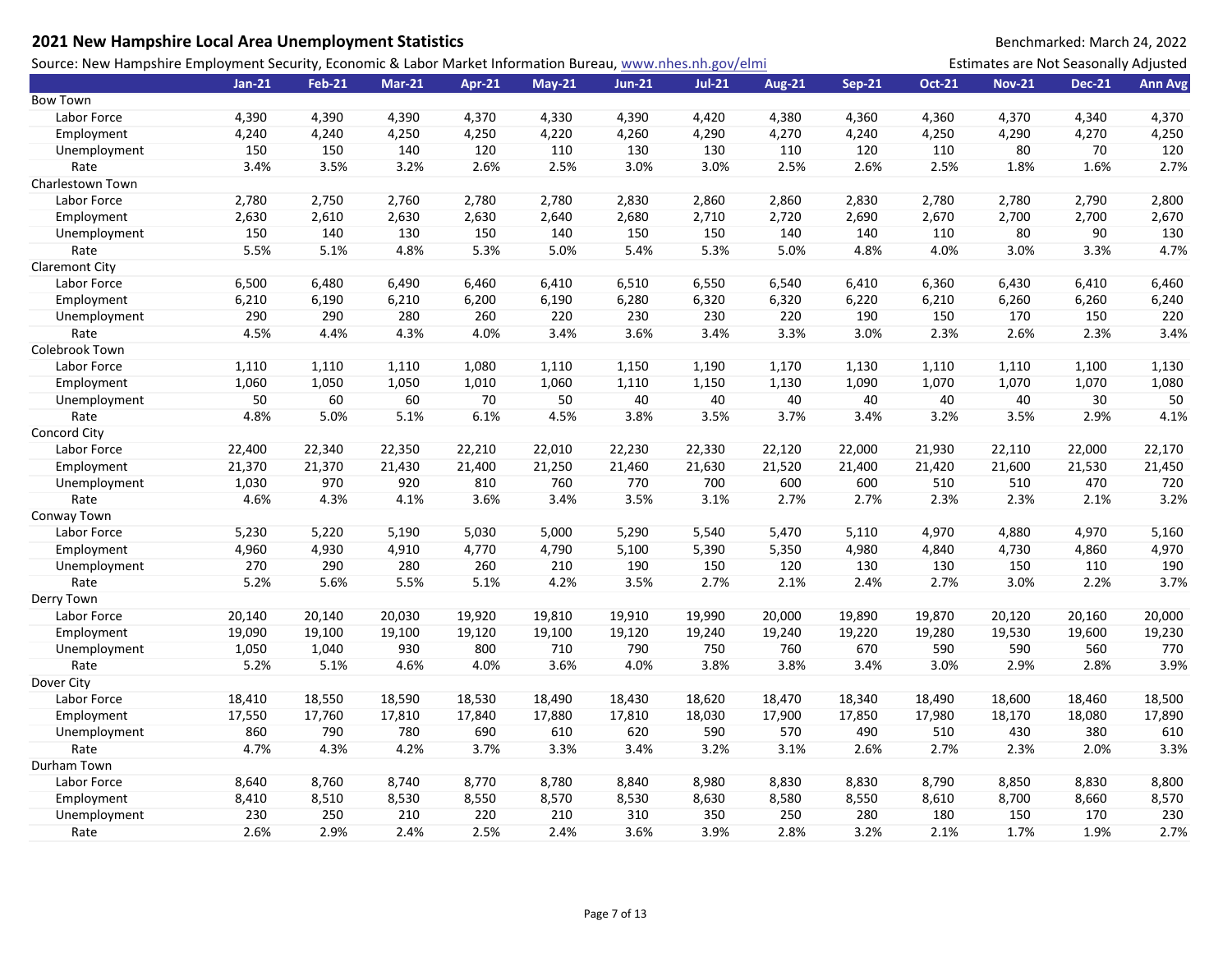| 2021 New Hampshire Local Area Unemployment Statistics                                                       |          |               |          |               |          |               |          |               |               |               |                                       | Benchmarked: March 24, 2022 |                |
|-------------------------------------------------------------------------------------------------------------|----------|---------------|----------|---------------|----------|---------------|----------|---------------|---------------|---------------|---------------------------------------|-----------------------------|----------------|
| Source: New Hampshire Employment Security, Economic & Labor Market Information Bureau, www.nhes.nh.gov/elmi |          |               |          |               |          |               |          |               |               |               | Estimates are Not Seasonally Adjusted |                             |                |
|                                                                                                             | $Jan-21$ | <b>Feb-21</b> | $Mar-21$ | <b>Apr-21</b> | $May-21$ | <b>Jun-21</b> | $Jul-21$ | <b>Aug-21</b> | <b>Sep-21</b> | <b>Oct-21</b> | <b>Nov-21</b>                         | <b>Dec-21</b>               | <b>Ann Avg</b> |
| <b>Epping Town</b>                                                                                          |          |               |          |               |          |               |          |               |               |               |                                       |                             |                |
| Labor Force                                                                                                 | 4,180    | 4,170         | 4,160    | 4,160         | 4,190    | 4,310         | 4,360    | 4,330         | 4,230         | 4,220         | 4,240                                 | 4,240                       | 4,230          |
| Employment                                                                                                  | 3,990    | 3,970         | 3,970    | 4,010         | 4,050    | 4,160         | 4,220    | 4,210         | 4,120         | 4,110         | 4,130                                 | 4,130                       | 4,090          |
| Unemployment                                                                                                | 190      | 200           | 190      | 150           | 140      | 150           | 140      | 120           | 110           | 110           | 110                                   | 110                         | 140            |
| Rate                                                                                                        | 4.6%     | 4.8%          | 4.6%     | 3.7%          | 3.3%     | 3.4%          | 3.1%     | 2.8%          | 2.6%          | 2.6%          | 2.5%                                  | 2.6%                        | 3.4%           |
| <b>Exeter Town</b>                                                                                          |          |               |          |               |          |               |          |               |               |               |                                       |                             |                |
| Labor Force                                                                                                 | 8,600    | 8,570         | 8,560    | 8,570         | 8,620    | 8,880         | 9,020    | 8,960         | 8,730         | 8,690         | 8,720                                 | 8,700                       | 8,720          |
| Employment                                                                                                  | 8,210    | 8,180         | 8,190    | 8,260         | 8,340    | 8,580         | 8,690    | 8,670         | 8,490         | 8,470         | 8,510                                 | 8,520                       | 8,430          |
| Unemployment                                                                                                | 390      | 390           | 370      | 310           | 280      | 300           | 330      | 290           | 240           | 220           | 210                                   | 180                         | 290            |
| Rate                                                                                                        | 4.5%     | 4.6%          | 4.3%     | 3.6%          | 3.2%     | 3.3%          | 3.6%     | 3.2%          | 2.7%          | 2.5%          | 2.4%                                  | 2.0%                        | 3.3%           |
| <b>Farmington Town</b>                                                                                      |          |               |          |               |          |               |          |               |               |               |                                       |                             |                |
| Labor Force                                                                                                 | 3,620    | 3,650         | 3,640    | 3,620         | 3,600    | 3,590         | 3,620    | 3,580         | 3,540         | 3,560         | 3,620                                 | 3,590                       | 3,600          |
| Employment                                                                                                  | 3,390    | 3,430         | 3,440    | 3,440         | 3,450    | 3,440         | 3,480    | 3,450         | 3,440         | 3,470         | 3,500                                 | 3,490                       | 3,450          |
| Unemployment                                                                                                | 230      | 220           | 200      | 180           | 150      | 150           | 140      | 130           | 100           | 90            | 120                                   | 100                         | 150            |
| Rate                                                                                                        | 6.3%     | 5.9%          | 5.6%     | 4.8%          | 4.2%     | 4.1%          | 3.8%     | 3.5%          | 2.8%          | 2.6%          | 3.2%                                  | 2.8%                        | 4.1%           |
| Franklin City                                                                                               |          |               |          |               |          |               |          |               |               |               |                                       |                             |                |
| Labor Force                                                                                                 | 4,050    | 4,060         | 4,020    | 3,980         | 3,990    | 4,040         | 4,110    | 4,050         | 3,980         | 3,950         | 3,990                                 | 3,980                       | 4,020          |
| Employment                                                                                                  | 3,790    | 3,790         | 3,770    | 3,790         | 3,820    | 3,870         | 3,950    | 3,910         | 3,860         | 3,840         | 3,880                                 | 3,870                       | 3,850          |
| Unemployment                                                                                                | 260      | 270           | 250      | 190           | 170      | 170           | 160      | 140           | 120           | 110           | 110                                   | 110                         | 170            |
| Rate                                                                                                        | 6.4%     | 6.7%          | 6.3%     | 4.8%          | 4.3%     | 4.2%          | 3.8%     | 3.5%          | 2.9%          | 2.7%          | 2.8%                                  | 2.7%                        | 4.3%           |
| Gilford Town                                                                                                |          |               |          |               |          |               |          |               |               |               |                                       |                             |                |
| Labor Force                                                                                                 | 3,590    | 3,600         | 3,600    | 3,530         | 3,550    | 3,680         | 3,770    | 3,740         | 3,660         | 3,530         | 3,530                                 | 3,540                       | 3,610          |
| Employment                                                                                                  | 3,410    | 3,440         | 3,420    | 3,390         | 3,420    | 3,530         | 3,640    | 3,630         | 3,540         | 3,450         | 3,450                                 | 3,460                       | 3,480          |
| Unemployment                                                                                                | 180      | 160           | 180      | 140           | 130      | 150           | 130      | 110           | 120           | 80            | 80                                    | 80                          | 130            |
| Rate                                                                                                        | 5.1%     | 4.5%          | 4.9%     | 4.0%          | 3.7%     | 4.0%          | 3.6%     | 3.0%          | 3.2%          | 2.4%          | 2.2%                                  | 2.3%                        | 3.6%           |
| Goffstown Town                                                                                              |          |               |          |               |          |               |          |               |               |               |                                       |                             |                |
| Labor Force                                                                                                 | 10,430   | 10,490        | 10,490   | 10,390        | 10,360   | 10,400        | 10,400   | 10,380        | 10,360        | 10,370        | 10,460                                | 10,430                      | 10,420         |
| Employment                                                                                                  | 10,050   | 10,120        | 10,120   | 10,090        | 10,080   | 10,060        | 10,060   | 10,050        | 10,080        | 10,110        | 10,240                                | 10,220                      | 10,110         |
| Unemployment                                                                                                | 380      | 370           | 370      | 300           | 280      | 340           | 340      | 330           | 280           | 260           | 220                                   | 210                         | 310            |
| Rate                                                                                                        | 3.6%     | 3.5%          | 3.5%     | 2.9%          | 2.7%     | 3.3%          | 3.2%     | 3.2%          | 2.7%          | 2.5%          | 2.1%                                  | 2.0%                        | 2.9%           |
| Hampstead Town                                                                                              |          |               |          |               |          |               |          |               |               |               |                                       |                             |                |
| Labor Force                                                                                                 | 4,920    | 4,920         | 4,930    | 4,930         | 4,940    | 5,080         | 5,080    | 5,060         | 4,970         | 4,970         | 5,000                                 | 4,990                       | 4,980          |
| Employment                                                                                                  | 4,660    | 4,670         | 4,690    | 4,730         | 4,740    | 4,830         | 4,880    | 4,880         | 4,800         | 4,820         | 4,860                                 | 4,850                       | 4,780          |
| Unemployment                                                                                                | 260      | 250           | 240      | 200           | 200      | 250           | 200      | 180           | 170           | 150           | 140                                   | 140                         | 200            |
| Rate                                                                                                        | 5.2%     | 5.1%          | 4.9%     | 4.1%          | 4.0%     | 4.9%          | 3.9%     | 3.6%          | 3.4%          | 3.0%          | 2.8%                                  | 2.8%                        | 4.0%           |
| <b>Hampton Town</b>                                                                                         |          |               |          |               |          |               |          |               |               |               |                                       |                             |                |
| Labor Force                                                                                                 | 9,210    | 9,150         | 9,120    | 9,140         | 9,210    | 9,430         | 9,560    | 9,540         | 9,270         | 9,220         | 9,270                                 | 9,250                       | 9,280          |
| Employment                                                                                                  | 8,680    | 8,650         | 8,650    | 8,730         | 8,810    | 9,060         | 9,190    | 9,160         | 8,970         | 8,950         | 8,990                                 | 9,000                       | 8,900          |
| Unemployment                                                                                                | 530      | 500           | 470      | 410           | 400      | 370           | 370      | 380           | 300           | 270           | 280                                   | 250                         | 380            |
| Rate                                                                                                        | 5.8%     | 5.5%          | 5.1%     | 4.5%          | 4.3%     | 3.9%          | 3.8%     | 4.0%          | 3.2%          | 2.9%          | 3.0%                                  | 2.7%                        | 4.1%           |
| Hanover Town                                                                                                |          |               |          |               |          |               |          |               |               |               |                                       |                             |                |
| Labor Force                                                                                                 | 4,790    | 4,780         | 4,800    | 4,780         | 4,760    | 4,870         | 4,940    | 4,870         | 4,810         | 4,780         | 4,820                                 | 4,820                       | 4,820          |
| Employment                                                                                                  | 4,660    | 4,640         | 4,660    | 4,640         | 4,630    | 4,680         | 4,750    | 4,740         | 4,660         | 4,670         | 4,720                                 | 4,720                       | 4,680          |
| Unemployment                                                                                                | 130      | 140           | 140      | 140           | 130      | 190           | 190      | 130           | 150           | 110           | 100                                   | 100                         | 140            |
| Rate                                                                                                        | 2.8%     | 2.9%          | 2.9%     | 2.8%          | 2.7%     | 3.9%          | 3.7%     | 2.6%          | 3.0%          | 2.3%          | 2.2%                                  | 2.1%                        | 2.8%           |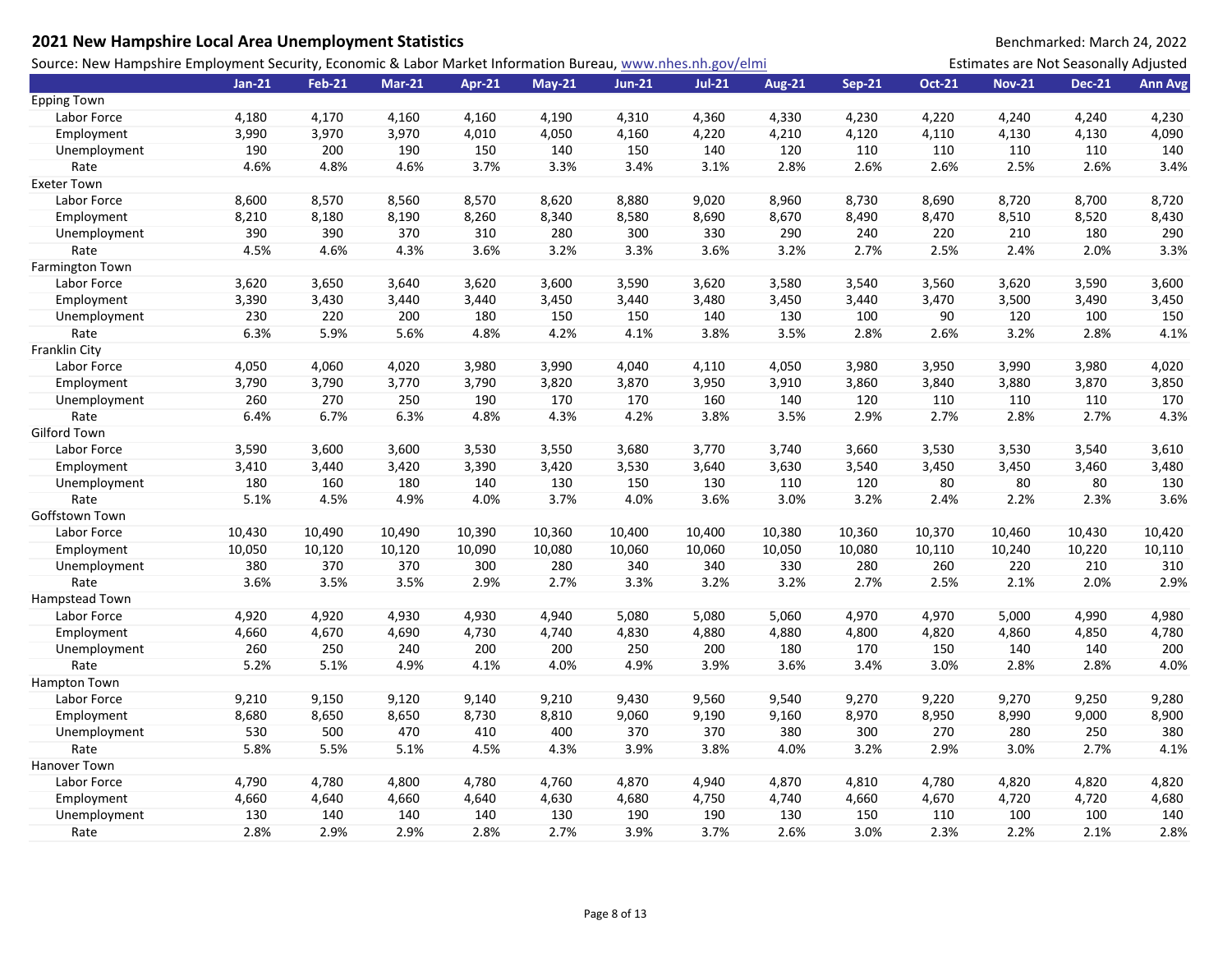| 2021 New Hampshire Local Area Unemployment Statistics                                                       |          |               |               |        |          |          |          |               |               |               |                                       | Benchmarked: March 24, 2022 |                |
|-------------------------------------------------------------------------------------------------------------|----------|---------------|---------------|--------|----------|----------|----------|---------------|---------------|---------------|---------------------------------------|-----------------------------|----------------|
| Source: New Hampshire Employment Security, Economic & Labor Market Information Bureau, www.nhes.nh.gov/elmi |          |               |               |        |          |          |          |               |               |               | Estimates are Not Seasonally Adjusted |                             |                |
|                                                                                                             | $Jan-21$ | <b>Feb-21</b> | <b>Mar-21</b> | Apr-21 | $May-21$ | $Jun-21$ | $Jul-21$ | <b>Aug-21</b> | <b>Sep-21</b> | <b>Oct-21</b> | <b>Nov-21</b>                         | <b>Dec-21</b>               | <b>Ann Avg</b> |
| Haverhill Town                                                                                              |          |               |               |        |          |          |          |               |               |               |                                       |                             |                |
| Labor Force                                                                                                 | 2,330    | 2,280         | 2,260         | 2,260  | 2,290    | 2,350    | 2,370    | 2,310         | 2,260         | 2,190         | 2,250                                 | 2,260                       | 2,280          |
| Employment                                                                                                  | 2,200    | 2,150         | 2,130         | 2,120  | 2,180    | 2,230    | 2,270    | 2,210         | 2,170         | 2,140         | 2,170                                 | 2,190                       | 2,180          |
| Unemployment                                                                                                | 130      | 130           | 130           | 140    | 110      | 120      | 100      | 100           | 90            | 50            | 80                                    | 70                          | 100            |
| Rate                                                                                                        | 5.4%     | 5.7%          | 5.6%          | 6.3%   | 4.9%     | 5.1%     | 4.2%     | 4.2%          | 4.1%          | 2.4%          | 3.3%                                  | 3.1%                        | 4.6%           |
| Hillsborough Town                                                                                           |          |               |               |        |          |          |          |               |               |               |                                       |                             |                |
| Labor Force                                                                                                 | 2,880    | 2,920         | 2,920         | 2,840  | 2,800    | 2,770    | 2,800    | 2,760         | 2,780         | 2,810         | 2,850                                 | 2,900                       | 2,840          |
| Employment                                                                                                  | 2,720    | 2,770         | 2,770         | 2,710  | 2,670    | 2,630    | 2,670    | 2,660         | 2,690         | 2,730         | 2,770                                 | 2,820                       | 2,720          |
| Unemployment                                                                                                | 160      | 150           | 150           | 130    | 130      | 140      | 130      | 100           | 90            | 80            | 80                                    | 80                          | 120            |
| Rate                                                                                                        | 5.7%     | 5.0%          | 5.0%          | 4.7%   | 4.5%     | 4.9%     | 4.6%     | 3.7%          | 3.2%          | 2.7%          | 2.7%                                  | 2.8%                        | 4.1%           |
| <b>Hollis Town</b>                                                                                          |          |               |               |        |          |          |          |               |               |               |                                       |                             |                |
| Labor Force                                                                                                 | 4,280    | 4,260         | 4,270         | 4,270  | 4,260    | 4,280    | 4,270    | 4,270         | 4,280         | 4,270         | 4,310                                 | 4,320                       | 4,280          |
| Employment                                                                                                  | 4,110    | 4,110         | 4,110         | 4,120  | 4,120    | 4,120    | 4,140    | 4,150         | 4,140         | 4,150         | 4,210                                 | 4,220                       | 4,140          |
| Unemployment                                                                                                | 170      | 150           | 160           | 150    | 140      | 160      | 130      | 120           | 140           | 120           | 100                                   | 100                         | 140            |
| Rate                                                                                                        | 4.0%     | 3.4%          | 3.7%          | 3.6%   | 3.3%     | 3.8%     | 2.9%     | 2.9%          | 3.2%          | 2.7%          | 2.4%                                  | 2.2%                        | 3.2%           |
| <b>Hooksett Town</b>                                                                                        |          |               |               |        |          |          |          |               |               |               |                                       |                             |                |
| Labor Force                                                                                                 | 9,050    | 9,090         | 9,070         | 9,040  | 8,990    | 9,030    | 9,020    | 8,980         | 8,970         | 8,950         | 9,080                                 | 9,030                       | 9,030          |
| Employment                                                                                                  | 8,710    | 8,770         | 8,770         | 8,750  | 8,730    | 8,720    | 8,720    | 8,710         | 8,730         | 8,760         | 8,880                                 | 8,860                       | 8,760          |
| Unemployment                                                                                                | 340      | 320           | 300           | 290    | 260      | 310      | 300      | 270           | 240           | 190           | 200                                   | 170                         | 270            |
| Rate                                                                                                        | 3.7%     | 3.6%          | 3.3%          | 3.2%   | 2.9%     | 3.4%     | 3.3%     | 3.1%          | 2.7%          | 2.2%          | 2.2%                                  | 1.8%                        | 2.9%           |
| Hudson Town                                                                                                 |          |               |               |        |          |          |          |               |               |               |                                       |                             |                |
| Labor Force                                                                                                 | 15,030   | 15,040        | 14,970        | 14,860 | 14,760   | 14,830   | 14,900   | 14,890        | 14,880        | 14,880        | 15,050                                | 15,040                      | 14,930         |
| Employment                                                                                                  | 14,240   | 14,250        | 14,250        | 14,260 | 14,250   | 14,260   | 14,350   | 14,350        | 14,340        | 14,380        | 14,570                                | 14,620                      | 14,350         |
| Unemployment                                                                                                | 790      | 790           | 720           | 600    | 510      | 570      | 550      | 540           | 540           | 500           | 480                                   | 420                         | 580            |
| Rate                                                                                                        | 5.3%     | 5.3%          | 4.8%          | 4.0%   | 3.4%     | 3.8%     | 3.7%     | 3.6%          | 3.6%          | 3.4%          | 3.2%                                  | 2.8%                        | 3.9%           |
| Keene City                                                                                                  |          |               |               |        |          |          |          |               |               |               |                                       |                             |                |
| Labor Force                                                                                                 | 11,140   | 11,230        | 11,300        | 11,290 | 11,270   | 11,250   | 11,240   | 11,120        | 11,060        | 11,140        | 11,250                                | 11,190                      | 11,210         |
| Employment                                                                                                  | 10,610   | 10,690        | 10,810        | 10,820 | 10,810   | 10,750   | 10,790   | 10,730        | 10,680        | 10,840        | 10,950                                | 10,930                      | 10,790         |
| Unemployment                                                                                                | 530      | 540           | 490           | 470    | 460      | 500      | 450      | 390           | 380           | 300           | 300                                   | 260                         | 420            |
| Rate                                                                                                        | 4.8%     | 4.8%          | 4.4%          | 4.1%   | 4.1%     | 4.4%     | 4.0%     | 3.5%          | 3.4%          | 2.7%          | 2.7%                                  | 2.4%                        | 3.8%           |
| Kingston Town                                                                                               |          |               |               |        |          |          |          |               |               |               |                                       |                             |                |
| Labor Force                                                                                                 | 3,690    | 3,700         | 3,680         | 3,690  | 3,690    | 3,740    | 3,780    | 3,780         | 3,710         | 3,700         | 3,730                                 | 3,710                       | 3,720          |
| Employment                                                                                                  | 3,480    | 3,490         | 3,500         | 3,540  | 3,550    | 3,610    | 3,650    | 3,650         | 3,590         | 3,610         | 3,630                                 | 3,620                       | 3,580          |
| Unemployment                                                                                                | 210      | 210           | 180           | 150    | 140      | 130      | 130      | 130           | 120           | 90            | 100                                   | 90                          | 140            |
| Rate                                                                                                        | 5.6%     | 5.7%          | 4.9%          | 4.1%   | 3.7%     | 3.6%     | 3.5%     | 3.4%          | 3.2%          | 2.5%          | 2.6%                                  | 2.3%                        | 3.8%           |
| Laconia City                                                                                                |          |               |               |        |          |          |          |               |               |               |                                       |                             |                |
| Labor Force                                                                                                 | 7,710    | 7,770         | 7,680         | 7,580  | 7,600    | 7,820    | 8,030    | 8,000         | 7,770         | 7,580         | 7,550                                 | 7,560                       | 7,720          |
| Employment                                                                                                  | 7,250    | 7,300         | 7,270         | 7,200  | 7,270    | 7,490    | 7,730    | 7,720         | 7,520         | 7,340         | 7,320                                 | 7,350                       | 7,400          |
| Unemployment                                                                                                | 460      | 470           | 410           | 380    | 330      | 330      | 300      | 280           | 250           | 240           | 230                                   | 210                         | 320            |
| Rate                                                                                                        | 5.9%     | 6.1%          | 5.4%          | 4.9%   | 4.4%     | 4.2%     | 3.8%     | 3.5%          | 3.2%          | 3.1%          | 3.1%                                  | 2.8%                        | 4.2%           |
| Lebanon City                                                                                                |          |               |               |        |          |          |          |               |               |               |                                       |                             |                |
| Labor Force                                                                                                 | 7,570    | 7,540         | 7,560         | 7,520  | 7,480    | 7,580    | 7,670    | 7,640         | 7,500         | 7,470         | 7,530                                 | 7,520                       | 7,540          |
| Employment                                                                                                  | 7,270    | 7,250         | 7,280         | 7,250  | 7,240    | 7,310    | 7,430    | 7,410         | 7,280         | 7,290         | 7,370                                 | 7,380                       | 7,310          |
| Unemployment                                                                                                | 300      | 290           | 280           | 270    | 240      | 270      | 240      | 230           | 220           | 180           | 160                                   | 140                         | 230            |
| Rate                                                                                                        | 3.9%     | 3.8%          | 3.7%          | 3.6%   | 3.2%     | 3.6%     | 3.1%     | 3.0%          | 2.9%          | 2.4%          | 2.1%                                  | 1.9%                        | 3.1%           |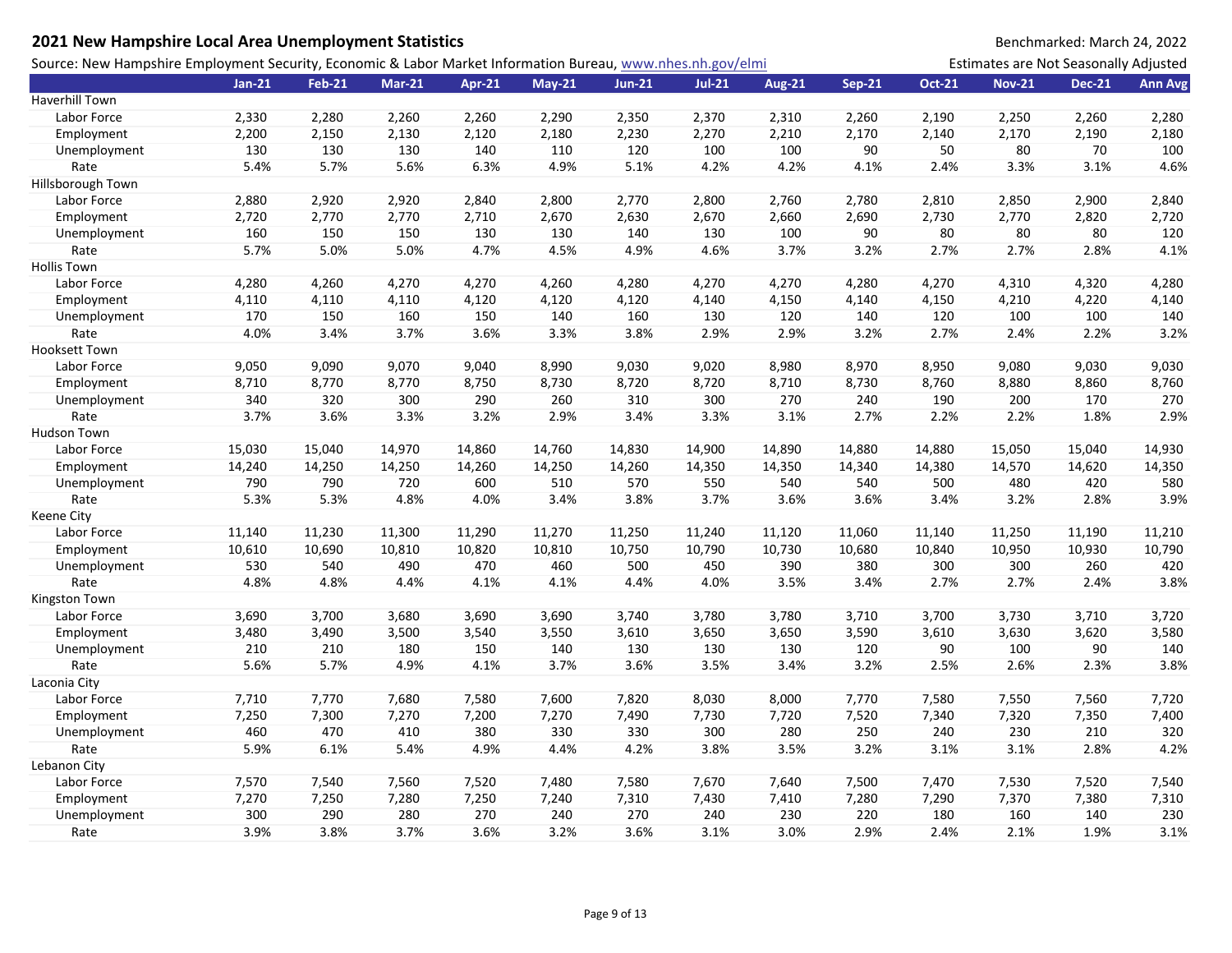| 2021 New Hampshire Local Area Unemployment Statistics                                                       |          |               |               |        |          |               |          |               |               |               |                                       | Benchmarked: March 24, 2022 |                |
|-------------------------------------------------------------------------------------------------------------|----------|---------------|---------------|--------|----------|---------------|----------|---------------|---------------|---------------|---------------------------------------|-----------------------------|----------------|
| Source: New Hampshire Employment Security, Economic & Labor Market Information Bureau, www.nhes.nh.gov/elmi |          |               |               |        |          |               |          |               |               |               | Estimates are Not Seasonally Adjusted |                             |                |
|                                                                                                             | $Jan-21$ | <b>Feb-21</b> | <b>Mar-21</b> | Apr-21 | $May-21$ | <b>Jun-21</b> | $Jul-21$ | <b>Aug-21</b> | <b>Sep-21</b> | <b>Oct-21</b> | <b>Nov-21</b>                         | <b>Dec-21</b>               | <b>Ann Avg</b> |
| Litchfield Town                                                                                             |          |               |               |        |          |               |          |               |               |               |                                       |                             |                |
| Labor Force                                                                                                 | 4,770    | 4,740         | 4,740         | 4,700  | 4,690    | 4,710         | 4,770    | 4,750         | 4,710         | 4,690         | 4,770                                 | 4,770                       | 4,730          |
| Employment                                                                                                  | 4,540    | 4,540         | 4,540         | 4,540  | 4,540    | 4,540         | 4,570    | 4,570         | 4,570         | 4,580         | 4,640                                 | 4,660                       | 4,570          |
| Unemployment                                                                                                | 230      | 200           | 200           | 160    | 150      | 170           | 200      | 180           | 140           | 110           | 130                                   | 110                         | 160            |
| Rate                                                                                                        | 4.8%     | 4.2%          | 4.1%          | 3.5%   | 3.2%     | 3.7%          | 4.1%     | 3.7%          | 3.0%          | 2.2%          | 2.7%                                  | 2.3%                        | 3.5%           |
| Littleton Town                                                                                              |          |               |               |        |          |               |          |               |               |               |                                       |                             |                |
| Labor Force                                                                                                 | 3,180    | 3,190         | 3,160         | 3,060  | 3,110    | 3,260         | 3,330    | 3,270         | 3,140         | 3,080         | 3,060                                 | 3,110                       | 3,160          |
| Employment                                                                                                  | 3,000    | 2,970         | 2,970         | 2,900  | 2,970    | 3,130         | 3,200    | 3,170         | 3,050         | 3,010         | 2,980                                 | 3,040                       | 3,030          |
| Unemployment                                                                                                | 180      | 220           | 190           | 160    | 140      | 130           | 130      | 100           | 90            | 70            | 80                                    | 70                          | 130            |
| Rate                                                                                                        | 5.7%     | 6.8%          | 5.9%          | 5.1%   | 4.5%     | 3.9%          | 4.0%     | 3.1%          | 3.0%          | 2.3%          | 2.6%                                  | 2.3%                        | 4.1%           |
| Londonderry Town                                                                                            |          |               |               |        |          |               |          |               |               |               |                                       |                             |                |
| Labor Force                                                                                                 | 15,860   | 15,860        | 15,820        | 15,760 | 15,720   | 15,750        | 15,910   | 15,890        | 15,750        | 15,760        | 15,970                                | 16,010                      | 15,830         |
| Employment                                                                                                  | 15,230   | 15,230        | 15,230        | 15,250 | 15,230   | 15,250        | 15,340   | 15,340        | 15,330        | 15,370        | 15,580                                | 15,630                      | 15,330         |
| Unemployment                                                                                                | 630      | 630           | 590           | 510    | 490      | 500           | 570      | 550           | 420           | 390           | 390                                   | 380                         | 500            |
| Rate                                                                                                        | 4.0%     | 4.0%          | 3.7%          | 3.2%   | 3.1%     | 3.2%          | 3.6%     | 3.5%          | 2.7%          | 2.5%          | 2.4%                                  | 2.3%                        | 3.2%           |
| <b>Manchester City</b>                                                                                      |          |               |               |        |          |               |          |               |               |               |                                       |                             |                |
| Labor Force                                                                                                 | 64,200   | 64,540        | 64,270        | 63,770 | 63,320   | 63,240        | 63,060   | 62,770        | 62,650        | 62,680        | 63,490                                | 63,250                      | 63,440         |
| Employment                                                                                                  | 60,570   | 60,990        | 60,990        | 60,830 | 60,720   | 60,630        | 60,620   | 60,550        | 60,730        | 60,940        | 61,720                                | 61,620                      | 60,910         |
| Unemployment                                                                                                | 3,630    | 3,550         | 3,280         | 2,940  | 2,600    | 2,610         | 2,440    | 2,220         | 1,920         | 1,740         | 1,770                                 | 1,630                       | 2,530          |
| Rate                                                                                                        | 5.6%     | 5.5%          | 5.1%          | 4.6%   | 4.1%     | 4.1%          | 3.9%     | 3.5%          | 3.1%          | 2.8%          | 2.8%                                  | 2.6%                        | 4.0%           |
| Meredith Town                                                                                               |          |               |               |        |          |               |          |               |               |               |                                       |                             |                |
| Labor Force                                                                                                 | 2,950    | 2,960         | 2,960         | 2,980  | 3,070    | 3,240         | 3,430    | 3,420         | 3,180         | 3,090         | 3,010                                 | 3,000                       | 3,110          |
| Employment                                                                                                  | 2,790    | 2,810         | 2,820         | 2,870  | 2,970    | 3,140         | 3,340    | 3,330         | 3,090         | 3,010         | 2,940                                 | 2,930                       | 3,000          |
| Unemployment                                                                                                | 160      | 150           | 140           | 110    | 100      | 100           | 90       | 90            | 90            | 80            | 70                                    | 70                          | 110            |
| Rate                                                                                                        | 5.4%     | 5.1%          | 4.8%          | 3.8%   | 3.2%     | 3.2%          | 2.7%     | 2.6%          | 2.7%          | 2.7%          | 2.3%                                  | 2.4%                        | 3.4%           |
| Merrimack Town                                                                                              |          |               |               |        |          |               |          |               |               |               |                                       |                             |                |
| Labor Force                                                                                                 | 16,850   | 16,800        | 16,790        | 16,730 | 16,700   | 16,790        | 16,820   | 16,790        | 16,730        | 16,710        | 16,920                                | 16,940                      | 16,800         |
| Employment                                                                                                  | 16,180   | 16,190        | 16,190        | 16,200 | 16,190   | 16,200        | 16,310   | 16,310        | 16,290        | 16,340        | 16,560                                | 16,620                      | 16,300         |
| Unemployment                                                                                                | 670      | 610           | 600           | 530    | 510      | 590           | 510      | 480           | 440           | 370           | 360                                   | 320                         | 500            |
| Rate                                                                                                        | 3.9%     | 3.6%          | 3.6%          | 3.2%   | 3.0%     | 3.5%          | 3.1%     | 2.8%          | 2.6%          | 2.2%          | 2.2%                                  | 1.9%                        | 3.0%           |
| Milford Town                                                                                                |          |               |               |        |          |               |          |               |               |               |                                       |                             |                |
| Labor Force                                                                                                 | 9,710    | 9,740         | 9,680         | 9,650  | 9,610    | 9,660         | 9,690    | 9,630         | 9,600         | 9,610         | 9,730                                 | 9,740                       | 9,670          |
| Employment                                                                                                  | 9,300    | 9,300         | 9,300         | 9,310  | 9,310    | 9,310         | 9,370    | 9,370         | 9,360         | 9,390         | 9,520                                 | 9,550                       | 9,370          |
| Unemployment                                                                                                | 410      | 440           | 380           | 340    | 300      | 350           | 320      | 260           | 240           | 220           | 210                                   | 190                         | 300            |
| Rate                                                                                                        | 4.2%     | 4.5%          | 3.9%          | 3.5%   | 3.1%     | 3.7%          | 3.3%     | 2.7%          | 2.4%          | 2.3%          | 2.1%                                  | 1.9%                        | 3.1%           |
| Nashua City                                                                                                 |          |               |               |        |          |               |          |               |               |               |                                       |                             |                |
| Labor Force                                                                                                 | 50,590   | 50,590        | 50,310        | 50,090 | 49,830   | 49,930        | 50,140   | 50,050        | 49,660        | 49,750        | 50,320                                | 50,440                      | 50,140         |
| Employment                                                                                                  | 47,700   | 47,720        | 47,720        | 47,770 | 47,730   | 47,770        | 48,070   | 48,070        | 48,020        | 48,170        | 48,810                                | 48,980                      | 48,040         |
| Unemployment                                                                                                | 2,890    | 2,870         | 2,590         | 2,320  | 2,100    | 2,160         | 2,070    | 1,980         | 1,640         | 1,580         | 1,510                                 | 1,460                       | 2,100          |
| Rate                                                                                                        | 5.7%     | 5.7%          | 5.2%          | 4.6%   | 4.2%     | 4.3%          | 4.1%     | 4.0%          | 3.3%          | 3.2%          | 3.0%                                  | 2.9%                        | 4.2%           |
| New London Town                                                                                             |          |               |               |        |          |               |          |               |               |               |                                       |                             |                |
| Labor Force                                                                                                 | 1,720    | 1,720         | 1,720         | 1,690  | 1,660    | 1,720         | 1,780    | 1,740         | 1,710         | 1,670         | 1,680                                 | 1,710                       | 1,710          |
| Employment                                                                                                  | 1,660    | 1,660         | 1,660         | 1,640  | 1,610    | 1,640         | 1,700    | 1,680         | 1,640         | 1,620         | 1,630                                 | 1,680                       | 1,650          |
| Unemployment                                                                                                | 60       | 60            | 60            | 50     | 50       | 80            | 80       | 60            | 70            | 50            | 50                                    | 30                          | 60             |
| Rate                                                                                                        | 3.4%     | 3.6%          | 3.2%          | 3.1%   | 3.2%     | 4.6%          | 4.5%     | 3.4%          | 3.8%          | 2.8%          | 3.0%                                  | 1.9%                        | 3.4%           |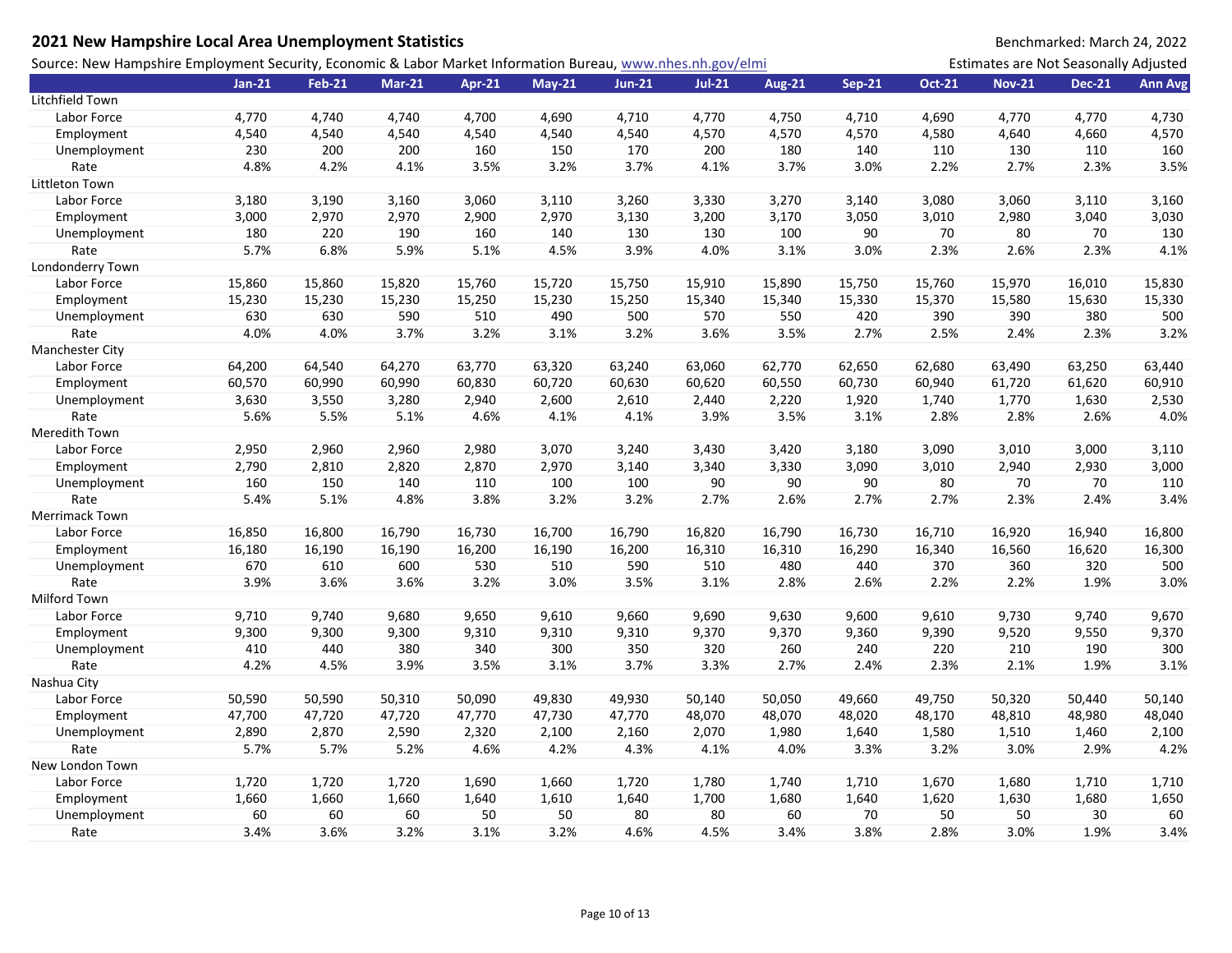| 2021 New Hampshire Local Area Unemployment Statistics                                                       |          |               |               |        |          |               |          |               |               |               |                                       | Benchmarked: March 24, 2022 |                |
|-------------------------------------------------------------------------------------------------------------|----------|---------------|---------------|--------|----------|---------------|----------|---------------|---------------|---------------|---------------------------------------|-----------------------------|----------------|
| Source: New Hampshire Employment Security, Economic & Labor Market Information Bureau, www.nhes.nh.gov/elmi |          |               |               |        |          |               |          |               |               |               | Estimates are Not Seasonally Adjusted |                             |                |
|                                                                                                             | $Jan-21$ | <b>Feb-21</b> | <b>Mar-21</b> | Apr-21 | $May-21$ | <b>Jun-21</b> | $Jul-21$ | <b>Aug-21</b> | <b>Sep-21</b> | <b>Oct-21</b> | <b>Nov-21</b>                         | <b>Dec-21</b>               | <b>Ann Avg</b> |
| <b>Newmarket Town</b>                                                                                       |          |               |               |        |          |               |          |               |               |               |                                       |                             |                |
| Labor Force                                                                                                 | 5,680    | 5,640         | 5,650         | 5,680  | 5,710    | 5,890         | 5,920    | 5,890         | 5,770         | 5,760         | 5,770                                 | 5,760                       | 5,760          |
| Employment                                                                                                  | 5,460    | 5,440         | 5,440         | 5,490  | 5,540    | 5,700         | 5,780    | 5,760         | 5,650         | 5,630         | 5,660                                 | 5,660                       | 5,600          |
| Unemployment                                                                                                | 220      | 200           | 210           | 190    | 170      | 190           | 140      | 130           | 120           | 130           | 110                                   | 100                         | 160            |
| Rate                                                                                                        | 3.8%     | 3.6%          | 3.8%          | 3.3%   | 2.9%     | 3.3%          | 2.4%     | 2.2%          | 2.0%          | 2.3%          | 2.0%                                  | 1.7%                        | 2.8%           |
| Newport Town                                                                                                |          |               |               |        |          |               |          |               |               |               |                                       |                             |                |
| Labor Force                                                                                                 | 3,650    | 3,620         | 3,640         | 3,610  | 3,590    | 3,650         | 3,660    | 3,640         | 3,580         | 3,580         | 3,590                                 | 3,590                       | 3,620          |
| Employment                                                                                                  | 3,490    | 3,480         | 3,490         | 3,480  | 3,480    | 3,530         | 3,550    | 3,550         | 3,490         | 3,490         | 3,520                                 | 3,520                       | 3,510          |
| Unemployment                                                                                                | 160      | 140           | 150           | 130    | 110      | 120           | 110      | 90            | 90            | 90            | 70                                    | 70                          | 110            |
| Rate                                                                                                        | 4.3%     | 3.9%          | 4.1%          | 3.7%   | 3.1%     | 3.4%          | 3.0%     | 2.5%          | 2.4%          | 2.4%          | 1.9%                                  | 1.9%                        | 3.0%           |
| Pelham Town                                                                                                 |          |               |               |        |          |               |          |               |               |               |                                       |                             |                |
| Labor Force                                                                                                 | 8,150    | 8,130         | 8,100         | 8,110  | 8,040    | 8,200         | 8,270    | 8,190         | 8,090         | 8,120         | 8,200                                 | 8,220                       | 8,160          |
| Employment                                                                                                  | 7,700    | 7,680         | 7,690         | 7,760  | 7,730    | 7,860         | 7,920    | 7,880         | 7,820         | 7,860         | 7,930                                 | 7,950                       | 7,820          |
| Unemployment                                                                                                | 450      | 450           | 410           | 350    | 310      | 340           | 350      | 310           | 270           | 260           | 270                                   | 270                         | 340            |
| Rate                                                                                                        | 5.5%     | 5.5%          | 5.1%          | 4.3%   | 3.9%     | 4.1%          | 4.2%     | 3.8%          | 3.3%          | 3.2%          | 3.3%                                  | 3.3%                        | 4.1%           |
| Pembroke Town                                                                                               |          |               |               |        |          |               |          |               |               |               |                                       |                             |                |
| Labor Force                                                                                                 | 4,400    | 4,450         | 4,430         | 4,380  | 4,350    | 4,350         | 4,330    | 4,290         | 4,310         | 4,330         | 4,360                                 | 4,370                       | 4,360          |
| Employment                                                                                                  | 4,190    | 4,220         | 4,220         | 4,210  | 4,210    | 4,200         | 4,200    | 4,190         | 4,210         | 4,220         | 4,270                                 | 4,270                       | 4,220          |
| Unemployment                                                                                                | 210      | 230           | 210           | 170    | 140      | 150           | 130      | 100           | 100           | 110           | 90                                    | 100                         | 140            |
| Rate                                                                                                        | 4.7%     | 5.1%          | 4.7%          | 3.8%   | 3.2%     | 3.4%          | 2.9%     | 2.3%          | 2.3%          | 2.5%          | 2.0%                                  | 2.4%                        | 3.3%           |
| Peterborough Town                                                                                           |          |               |               |        |          |               |          |               |               |               |                                       |                             |                |
| Labor Force                                                                                                 | 3,730    | 3,740         | 3,760         | 3,770  | 3,710    | 3,690         | 3,780    | 3,730         | 3,720         | 3,710         | 3,740                                 | 3,750                       | 3,740          |
| Employment                                                                                                  | 3,580    | 3,600         | 3,630         | 3,650  | 3,610    | 3,600         | 3,670    | 3,640         | 3,620         | 3,630         | 3,650                                 | 3,670                       | 3,630          |
| Unemployment                                                                                                | 150      | 140           | 130           | 120    | 100      | 90            | 110      | 90            | 100           | 80            | 90                                    | 80                          | 110            |
| Rate                                                                                                        | 3.9%     | 3.8%          | 3.4%          | 3.2%   | 2.8%     | 2.5%          | 2.9%     | 2.5%          | 2.7%          | 2.1%          | 2.3%                                  | 2.0%                        | 2.8%           |
| Plaistow Town                                                                                               |          |               |               |        |          |               |          |               |               |               |                                       |                             |                |
| Labor Force                                                                                                 | 4,160    | 4,160         | 4,130         | 4,130  | 4,120    | 4,200         | 4,290    | 4,280         | 4,180         | 4,190         | 4,200                                 | 4,190                       | 4,180          |
| Employment                                                                                                  | 3,870    | 3,880         | 3,890         | 3,930  | 3,940    | 4,010         | 4,050    | 4,050         | 3,990         | 4,010         | 4,030                                 | 4,030                       | 3,970          |
| Unemployment                                                                                                | 290      | 280           | 240           | 200    | 180      | 190           | 240      | 230           | 190           | 180           | 170                                   | 160                         | 210            |
| Rate                                                                                                        | 6.9%     | 6.8%          | 5.8%          | 4.8%   | 4.3%     | 4.5%          | 5.5%     | 5.4%          | 4.5%          | 4.2%          | 4.1%                                  | 3.9%                        | 5.1%           |
| Plymouth Town                                                                                               |          |               |               |        |          |               |          |               |               |               |                                       |                             |                |
| Labor Force                                                                                                 | 3,580    | 3,650         | 3,650         | 3,540  | 3,550    | 3,700         | 3,860    | 3,770         | 3,740         | 3,770         | 3,710                                 | 3,770                       | 3,690          |
| Employment                                                                                                  | 3,430    | 3,500         | 3,530         | 3,420  | 3,440    | 3,540         | 3,700    | 3,650         | 3,620         | 3,680         | 3,640                                 | 3,700                       | 3,570          |
| Unemployment                                                                                                | 150      | 150           | 120           | 120    | 110      | 160           | 160      | 120           | 120           | 90            | 70                                    | 70                          | 120            |
| Rate                                                                                                        | 4.1%     | 4.2%          | 3.2%          | 3.3%   | 3.2%     | 4.4%          | 4.1%     | 3.1%          | 3.1%          | 2.5%          | 1.8%                                  | 1.8%                        | 3.3%           |
| Portsmouth City                                                                                             |          |               |               |        |          |               |          |               |               |               |                                       |                             |                |
| Labor Force                                                                                                 | 13,540   | 13,450        | 13,450        | 13,490 | 13,540   | 13,960        | 14,120   | 14,040        | 13,740        | 13,710        | 13,730                                | 13,720                      | 13,710         |
| Employment                                                                                                  | 12,960   | 12,920        | 12,930        | 13,040 | 13,160   | 13,540        | 13,720   | 13,690        | 13,400        | 13,380        | 13,430                                | 13,450                      | 13,300         |
| Unemployment                                                                                                | 580      | 530           | 520           | 450    | 380      | 420           | 400      | 350           | 340           | 330           | 300                                   | 270                         | 410            |
| Rate                                                                                                        | 4.3%     | 3.9%          | 3.9%          | 3.3%   | 2.8%     | 3.0%          | 2.9%     | 2.5%          | 2.5%          | 2.4%          | 2.2%                                  | 2.0%                        | 3.0%           |
| Raymond Town                                                                                                |          |               |               |        |          |               |          |               |               |               |                                       |                             |                |
| Labor Force                                                                                                 | 6,300    | 6,260         | 6,270         | 6,200  | 6,250    | 6,340         | 6,390    | 6,430         | 6,300         | 6,250         | 6,320                                 | 6,310                       | 6,300          |
| Employment                                                                                                  | 6,000    | 5,980         | 5,970         | 5,950  | 6,030    | 6,130         | 6,190    | 6,230         | 6,120         | 6,080         | 6,150                                 | 6,140                       | 6,080          |
| Unemployment                                                                                                | 300      | 280           | 300           | 250    | 220      | 210           | 200      | 200           | 180           | 170           | 170                                   | 170                         | 220            |
| Rate                                                                                                        | 4.8%     | 4.5%          | 4.8%          | 4.0%   | 3.5%     | 3.4%          | 3.2%     | 3.2%          | 2.9%          | 2.6%          | 2.7%                                  | 2.6%                        | 3.5%           |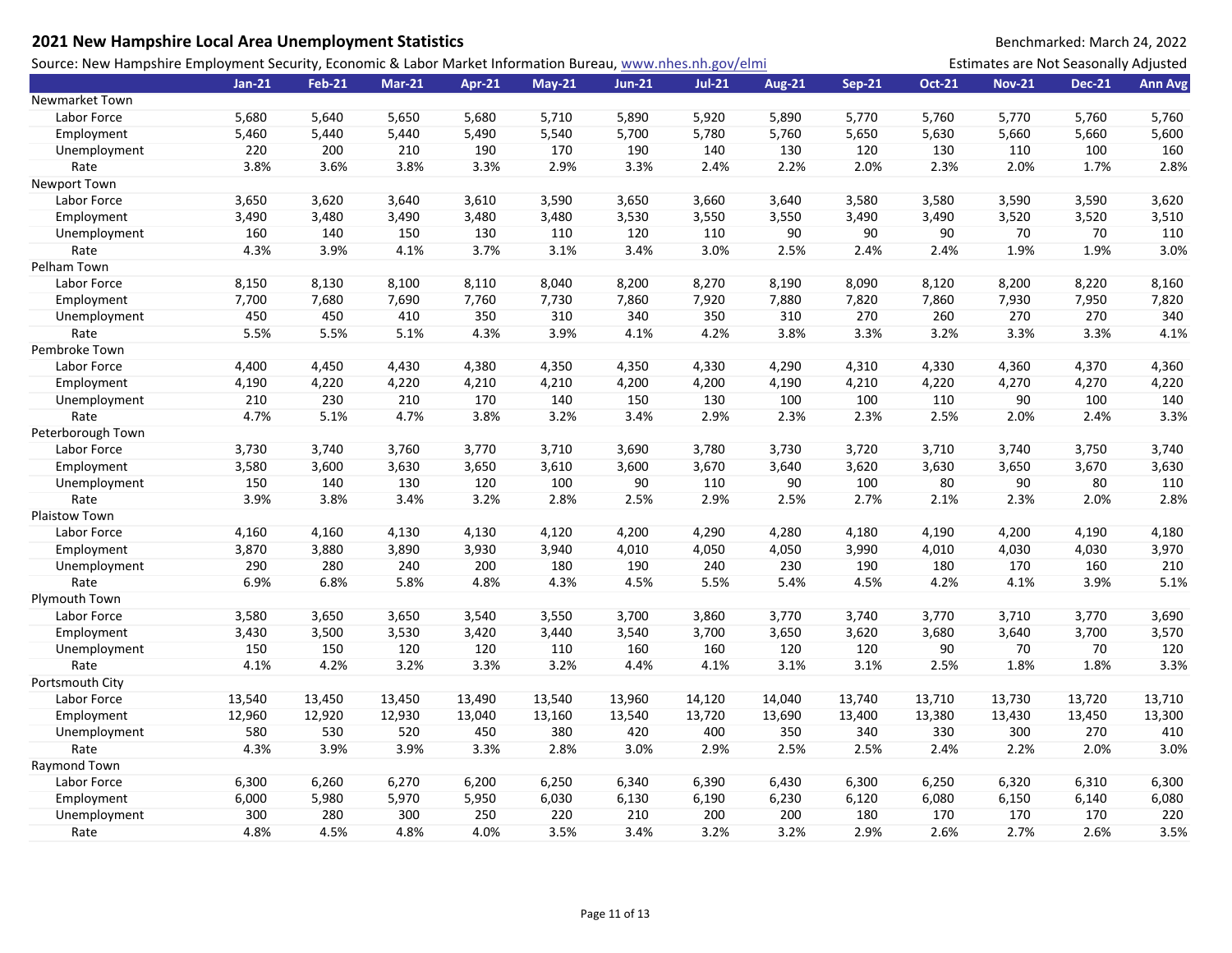| Source: New Hampshire Employment Security, Economic & Labor Market Information Bureau, www.nhes.nh.gov/elmi<br>Estimates are Not Seasonally Adjusted<br>$Jan-21$<br><b>Feb-21</b><br><b>Mar-21</b><br>$Jul-21$<br><b>Aug-21</b><br><b>Sep-21</b><br><b>Oct-21</b><br><b>Nov-21</b><br><b>Dec-21</b><br><b>Ann Avg</b><br><b>Apr-21</b><br><b>May-21</b><br><b>Jun-21</b><br>Rochester City<br>Labor Force<br>17,480<br>17,690<br>17,680<br>17,650<br>17,650<br>17,580<br>17,700<br>17,490<br>17,430<br>17,460<br>17,650<br>17,540<br>17,580<br>16,840<br>16,920<br>16,960<br>16,890<br>17,100<br>16,980<br>16,930<br>16,960<br>Employment<br>16,650<br>16,890<br>17,050<br>17,230<br>17,140<br>830<br>850<br>790<br>730<br>690<br>690<br>600<br>510<br>500<br>410<br>420<br>400<br>620<br>Unemployment<br>4.8%<br>4.8%<br>4.1%<br>3.9%<br>3.9%<br>2.9%<br>2.9%<br>2.3%<br>2.4%<br>2.3%<br>3.5%<br>Rate<br>4.5%<br>3.4%<br>Salem Town<br>18,420<br>18,440<br>18,230<br>18,530<br>18,620<br>18,580<br>18,650<br>18,510<br>Labor Force<br>18,490<br>18,360<br>18,680<br>18,450<br>18,690<br>17,420<br>17,490<br>17,510<br>17,530<br>17,480<br>17,720<br>17,890<br>17,870<br>17,810<br>17,970<br>18,090<br>18,090<br>17,740<br>Employment<br>1,000<br>930<br>830<br>750<br>810<br>790<br>750<br>640<br>610<br>600<br>560<br>770<br>Unemployment<br>1,000<br>4.5%<br>4.4%<br>4.2%<br>4.0%<br>3.5%<br>3.3%<br>4.2%<br>Rate<br>5.4%<br>5.4%<br>5.0%<br>4.1%<br>3.2%<br>3.0%<br>Sandown Town<br>4,130<br>4,140<br>4,160<br>4,230<br>4,270<br>4,170<br>4,190<br>4,240<br>4,230<br>4,190<br>Labor Force<br>4,110<br>4,150<br>4,300<br>3,950<br>3,960<br>3,970<br>4,010<br>4,020<br>4,090<br>4,070<br>4,090<br>4,120<br>4,110<br>4,050<br>Employment<br>4,140<br>4,140<br>160<br>170<br>170<br>150<br>130<br>140<br>160<br>130<br>100<br>100<br>120<br>120<br>140<br>Unemployment<br>4.0%<br>3.7%<br>3.2%<br>3.1%<br>2.3%<br>2.3%<br>2.9%<br>3.2%<br>Rate<br>4.1%<br>4.1%<br>3.2%<br>3.6%<br>2.8%<br>Seabrook Town<br>5,020<br>5,000<br>4,970<br>4,990<br>4,970<br>5,050<br>5,090<br>5,050<br>4,940<br>4,950<br>5,010<br>5,020<br>5,000<br>Labor Force<br>4,620<br>4,630<br>4,690<br>4,790<br>4,840<br>4,840<br>4,760<br>4,780<br>4,820<br>4,810<br>4,740<br>Employment<br>4,650<br>4,710<br>370<br>300<br>260<br>210<br>190<br>260<br>400<br>320<br>260<br>250<br>180<br>170<br>210<br>Unemployment<br>5.2%<br>Rate<br>7.9%<br>7.4%<br>6.5%<br>6.0%<br>5.3%<br>5.1%<br>4.9%<br>4.1%<br>3.6%<br>3.4%<br>3.8%<br>4.1%<br>Somersworth City<br>6,780<br>6,820<br>6,830<br>6,780<br>6,780<br>6,780<br>6,860<br>6,780<br>6,690<br>6,730<br>6,810<br>6,740<br>6,780<br>Labor Force<br>6,530<br>6,410<br>6,480<br>6,510<br>6,530<br>6,500<br>6,580<br>6,540<br>6,520<br>6,560<br>6,630<br>6,600<br>Employment<br>6,500<br>370<br>340<br>270<br>280<br>330<br>250<br>280<br>240<br>170<br>170<br>180<br>140<br>250<br>Unemployment<br>3.7%<br>5.5%<br>5.0%<br>4.8%<br>4.0%<br>3.7%<br>4.1%<br>4.1%<br>3.5%<br>2.6%<br>2.5%<br>2.6%<br>2.1%<br>Rate<br><b>Stratham Town</b><br>Labor Force<br>4,500<br>4,490<br>4,470<br>4,500<br>4,520<br>4,680<br>4,690<br>4,590<br>4,540<br>4,570<br>4,580<br>4,580<br>4,730<br>4,330<br>4,320<br>4,320<br>4,360<br>4,400<br>4,530<br>4,570<br>4,470<br>4,490<br>4,490<br>4,450<br>Employment<br>4,590<br>4,480<br>170<br>150<br>120<br>90<br>130<br>170<br>150<br>140<br>120<br>140<br>110<br>70<br>80<br>Unemployment<br>2.5%<br>Rate<br>3.9%<br>3.8%<br>3.4%<br>3.0%<br>2.7%<br>3.3%<br>2.9%<br>2.3%<br>1.6%<br>1.8%<br>2.0%<br>2.8% |
|--------------------------------------------------------------------------------------------------------------------------------------------------------------------------------------------------------------------------------------------------------------------------------------------------------------------------------------------------------------------------------------------------------------------------------------------------------------------------------------------------------------------------------------------------------------------------------------------------------------------------------------------------------------------------------------------------------------------------------------------------------------------------------------------------------------------------------------------------------------------------------------------------------------------------------------------------------------------------------------------------------------------------------------------------------------------------------------------------------------------------------------------------------------------------------------------------------------------------------------------------------------------------------------------------------------------------------------------------------------------------------------------------------------------------------------------------------------------------------------------------------------------------------------------------------------------------------------------------------------------------------------------------------------------------------------------------------------------------------------------------------------------------------------------------------------------------------------------------------------------------------------------------------------------------------------------------------------------------------------------------------------------------------------------------------------------------------------------------------------------------------------------------------------------------------------------------------------------------------------------------------------------------------------------------------------------------------------------------------------------------------------------------------------------------------------------------------------------------------------------------------------------------------------------------------------------------------------------------------------------------------------------------------------------------------------------------------------------------------------------------------------------------------------------------------------------------------------------------------------------------------------------------------------------------------------------------------------------------------------------------------------------------------------------------------------------------------------------------------------------------------------------------------------------------------------------------------------------------------------------------------------------------------------------------------------------------------------------------------------------------------------------------------------------------------------------------------------------------------------------------------------------------------------------------------|
|                                                                                                                                                                                                                                                                                                                                                                                                                                                                                                                                                                                                                                                                                                                                                                                                                                                                                                                                                                                                                                                                                                                                                                                                                                                                                                                                                                                                                                                                                                                                                                                                                                                                                                                                                                                                                                                                                                                                                                                                                                                                                                                                                                                                                                                                                                                                                                                                                                                                                                                                                                                                                                                                                                                                                                                                                                                                                                                                                                                                                                                                                                                                                                                                                                                                                                                                                                                                                                                                                                                                                        |
|                                                                                                                                                                                                                                                                                                                                                                                                                                                                                                                                                                                                                                                                                                                                                                                                                                                                                                                                                                                                                                                                                                                                                                                                                                                                                                                                                                                                                                                                                                                                                                                                                                                                                                                                                                                                                                                                                                                                                                                                                                                                                                                                                                                                                                                                                                                                                                                                                                                                                                                                                                                                                                                                                                                                                                                                                                                                                                                                                                                                                                                                                                                                                                                                                                                                                                                                                                                                                                                                                                                                                        |
|                                                                                                                                                                                                                                                                                                                                                                                                                                                                                                                                                                                                                                                                                                                                                                                                                                                                                                                                                                                                                                                                                                                                                                                                                                                                                                                                                                                                                                                                                                                                                                                                                                                                                                                                                                                                                                                                                                                                                                                                                                                                                                                                                                                                                                                                                                                                                                                                                                                                                                                                                                                                                                                                                                                                                                                                                                                                                                                                                                                                                                                                                                                                                                                                                                                                                                                                                                                                                                                                                                                                                        |
|                                                                                                                                                                                                                                                                                                                                                                                                                                                                                                                                                                                                                                                                                                                                                                                                                                                                                                                                                                                                                                                                                                                                                                                                                                                                                                                                                                                                                                                                                                                                                                                                                                                                                                                                                                                                                                                                                                                                                                                                                                                                                                                                                                                                                                                                                                                                                                                                                                                                                                                                                                                                                                                                                                                                                                                                                                                                                                                                                                                                                                                                                                                                                                                                                                                                                                                                                                                                                                                                                                                                                        |
|                                                                                                                                                                                                                                                                                                                                                                                                                                                                                                                                                                                                                                                                                                                                                                                                                                                                                                                                                                                                                                                                                                                                                                                                                                                                                                                                                                                                                                                                                                                                                                                                                                                                                                                                                                                                                                                                                                                                                                                                                                                                                                                                                                                                                                                                                                                                                                                                                                                                                                                                                                                                                                                                                                                                                                                                                                                                                                                                                                                                                                                                                                                                                                                                                                                                                                                                                                                                                                                                                                                                                        |
|                                                                                                                                                                                                                                                                                                                                                                                                                                                                                                                                                                                                                                                                                                                                                                                                                                                                                                                                                                                                                                                                                                                                                                                                                                                                                                                                                                                                                                                                                                                                                                                                                                                                                                                                                                                                                                                                                                                                                                                                                                                                                                                                                                                                                                                                                                                                                                                                                                                                                                                                                                                                                                                                                                                                                                                                                                                                                                                                                                                                                                                                                                                                                                                                                                                                                                                                                                                                                                                                                                                                                        |
|                                                                                                                                                                                                                                                                                                                                                                                                                                                                                                                                                                                                                                                                                                                                                                                                                                                                                                                                                                                                                                                                                                                                                                                                                                                                                                                                                                                                                                                                                                                                                                                                                                                                                                                                                                                                                                                                                                                                                                                                                                                                                                                                                                                                                                                                                                                                                                                                                                                                                                                                                                                                                                                                                                                                                                                                                                                                                                                                                                                                                                                                                                                                                                                                                                                                                                                                                                                                                                                                                                                                                        |
|                                                                                                                                                                                                                                                                                                                                                                                                                                                                                                                                                                                                                                                                                                                                                                                                                                                                                                                                                                                                                                                                                                                                                                                                                                                                                                                                                                                                                                                                                                                                                                                                                                                                                                                                                                                                                                                                                                                                                                                                                                                                                                                                                                                                                                                                                                                                                                                                                                                                                                                                                                                                                                                                                                                                                                                                                                                                                                                                                                                                                                                                                                                                                                                                                                                                                                                                                                                                                                                                                                                                                        |
|                                                                                                                                                                                                                                                                                                                                                                                                                                                                                                                                                                                                                                                                                                                                                                                                                                                                                                                                                                                                                                                                                                                                                                                                                                                                                                                                                                                                                                                                                                                                                                                                                                                                                                                                                                                                                                                                                                                                                                                                                                                                                                                                                                                                                                                                                                                                                                                                                                                                                                                                                                                                                                                                                                                                                                                                                                                                                                                                                                                                                                                                                                                                                                                                                                                                                                                                                                                                                                                                                                                                                        |
|                                                                                                                                                                                                                                                                                                                                                                                                                                                                                                                                                                                                                                                                                                                                                                                                                                                                                                                                                                                                                                                                                                                                                                                                                                                                                                                                                                                                                                                                                                                                                                                                                                                                                                                                                                                                                                                                                                                                                                                                                                                                                                                                                                                                                                                                                                                                                                                                                                                                                                                                                                                                                                                                                                                                                                                                                                                                                                                                                                                                                                                                                                                                                                                                                                                                                                                                                                                                                                                                                                                                                        |
|                                                                                                                                                                                                                                                                                                                                                                                                                                                                                                                                                                                                                                                                                                                                                                                                                                                                                                                                                                                                                                                                                                                                                                                                                                                                                                                                                                                                                                                                                                                                                                                                                                                                                                                                                                                                                                                                                                                                                                                                                                                                                                                                                                                                                                                                                                                                                                                                                                                                                                                                                                                                                                                                                                                                                                                                                                                                                                                                                                                                                                                                                                                                                                                                                                                                                                                                                                                                                                                                                                                                                        |
|                                                                                                                                                                                                                                                                                                                                                                                                                                                                                                                                                                                                                                                                                                                                                                                                                                                                                                                                                                                                                                                                                                                                                                                                                                                                                                                                                                                                                                                                                                                                                                                                                                                                                                                                                                                                                                                                                                                                                                                                                                                                                                                                                                                                                                                                                                                                                                                                                                                                                                                                                                                                                                                                                                                                                                                                                                                                                                                                                                                                                                                                                                                                                                                                                                                                                                                                                                                                                                                                                                                                                        |
|                                                                                                                                                                                                                                                                                                                                                                                                                                                                                                                                                                                                                                                                                                                                                                                                                                                                                                                                                                                                                                                                                                                                                                                                                                                                                                                                                                                                                                                                                                                                                                                                                                                                                                                                                                                                                                                                                                                                                                                                                                                                                                                                                                                                                                                                                                                                                                                                                                                                                                                                                                                                                                                                                                                                                                                                                                                                                                                                                                                                                                                                                                                                                                                                                                                                                                                                                                                                                                                                                                                                                        |
|                                                                                                                                                                                                                                                                                                                                                                                                                                                                                                                                                                                                                                                                                                                                                                                                                                                                                                                                                                                                                                                                                                                                                                                                                                                                                                                                                                                                                                                                                                                                                                                                                                                                                                                                                                                                                                                                                                                                                                                                                                                                                                                                                                                                                                                                                                                                                                                                                                                                                                                                                                                                                                                                                                                                                                                                                                                                                                                                                                                                                                                                                                                                                                                                                                                                                                                                                                                                                                                                                                                                                        |
|                                                                                                                                                                                                                                                                                                                                                                                                                                                                                                                                                                                                                                                                                                                                                                                                                                                                                                                                                                                                                                                                                                                                                                                                                                                                                                                                                                                                                                                                                                                                                                                                                                                                                                                                                                                                                                                                                                                                                                                                                                                                                                                                                                                                                                                                                                                                                                                                                                                                                                                                                                                                                                                                                                                                                                                                                                                                                                                                                                                                                                                                                                                                                                                                                                                                                                                                                                                                                                                                                                                                                        |
|                                                                                                                                                                                                                                                                                                                                                                                                                                                                                                                                                                                                                                                                                                                                                                                                                                                                                                                                                                                                                                                                                                                                                                                                                                                                                                                                                                                                                                                                                                                                                                                                                                                                                                                                                                                                                                                                                                                                                                                                                                                                                                                                                                                                                                                                                                                                                                                                                                                                                                                                                                                                                                                                                                                                                                                                                                                                                                                                                                                                                                                                                                                                                                                                                                                                                                                                                                                                                                                                                                                                                        |
|                                                                                                                                                                                                                                                                                                                                                                                                                                                                                                                                                                                                                                                                                                                                                                                                                                                                                                                                                                                                                                                                                                                                                                                                                                                                                                                                                                                                                                                                                                                                                                                                                                                                                                                                                                                                                                                                                                                                                                                                                                                                                                                                                                                                                                                                                                                                                                                                                                                                                                                                                                                                                                                                                                                                                                                                                                                                                                                                                                                                                                                                                                                                                                                                                                                                                                                                                                                                                                                                                                                                                        |
|                                                                                                                                                                                                                                                                                                                                                                                                                                                                                                                                                                                                                                                                                                                                                                                                                                                                                                                                                                                                                                                                                                                                                                                                                                                                                                                                                                                                                                                                                                                                                                                                                                                                                                                                                                                                                                                                                                                                                                                                                                                                                                                                                                                                                                                                                                                                                                                                                                                                                                                                                                                                                                                                                                                                                                                                                                                                                                                                                                                                                                                                                                                                                                                                                                                                                                                                                                                                                                                                                                                                                        |
|                                                                                                                                                                                                                                                                                                                                                                                                                                                                                                                                                                                                                                                                                                                                                                                                                                                                                                                                                                                                                                                                                                                                                                                                                                                                                                                                                                                                                                                                                                                                                                                                                                                                                                                                                                                                                                                                                                                                                                                                                                                                                                                                                                                                                                                                                                                                                                                                                                                                                                                                                                                                                                                                                                                                                                                                                                                                                                                                                                                                                                                                                                                                                                                                                                                                                                                                                                                                                                                                                                                                                        |
|                                                                                                                                                                                                                                                                                                                                                                                                                                                                                                                                                                                                                                                                                                                                                                                                                                                                                                                                                                                                                                                                                                                                                                                                                                                                                                                                                                                                                                                                                                                                                                                                                                                                                                                                                                                                                                                                                                                                                                                                                                                                                                                                                                                                                                                                                                                                                                                                                                                                                                                                                                                                                                                                                                                                                                                                                                                                                                                                                                                                                                                                                                                                                                                                                                                                                                                                                                                                                                                                                                                                                        |
|                                                                                                                                                                                                                                                                                                                                                                                                                                                                                                                                                                                                                                                                                                                                                                                                                                                                                                                                                                                                                                                                                                                                                                                                                                                                                                                                                                                                                                                                                                                                                                                                                                                                                                                                                                                                                                                                                                                                                                                                                                                                                                                                                                                                                                                                                                                                                                                                                                                                                                                                                                                                                                                                                                                                                                                                                                                                                                                                                                                                                                                                                                                                                                                                                                                                                                                                                                                                                                                                                                                                                        |
|                                                                                                                                                                                                                                                                                                                                                                                                                                                                                                                                                                                                                                                                                                                                                                                                                                                                                                                                                                                                                                                                                                                                                                                                                                                                                                                                                                                                                                                                                                                                                                                                                                                                                                                                                                                                                                                                                                                                                                                                                                                                                                                                                                                                                                                                                                                                                                                                                                                                                                                                                                                                                                                                                                                                                                                                                                                                                                                                                                                                                                                                                                                                                                                                                                                                                                                                                                                                                                                                                                                                                        |
|                                                                                                                                                                                                                                                                                                                                                                                                                                                                                                                                                                                                                                                                                                                                                                                                                                                                                                                                                                                                                                                                                                                                                                                                                                                                                                                                                                                                                                                                                                                                                                                                                                                                                                                                                                                                                                                                                                                                                                                                                                                                                                                                                                                                                                                                                                                                                                                                                                                                                                                                                                                                                                                                                                                                                                                                                                                                                                                                                                                                                                                                                                                                                                                                                                                                                                                                                                                                                                                                                                                                                        |
|                                                                                                                                                                                                                                                                                                                                                                                                                                                                                                                                                                                                                                                                                                                                                                                                                                                                                                                                                                                                                                                                                                                                                                                                                                                                                                                                                                                                                                                                                                                                                                                                                                                                                                                                                                                                                                                                                                                                                                                                                                                                                                                                                                                                                                                                                                                                                                                                                                                                                                                                                                                                                                                                                                                                                                                                                                                                                                                                                                                                                                                                                                                                                                                                                                                                                                                                                                                                                                                                                                                                                        |
|                                                                                                                                                                                                                                                                                                                                                                                                                                                                                                                                                                                                                                                                                                                                                                                                                                                                                                                                                                                                                                                                                                                                                                                                                                                                                                                                                                                                                                                                                                                                                                                                                                                                                                                                                                                                                                                                                                                                                                                                                                                                                                                                                                                                                                                                                                                                                                                                                                                                                                                                                                                                                                                                                                                                                                                                                                                                                                                                                                                                                                                                                                                                                                                                                                                                                                                                                                                                                                                                                                                                                        |
|                                                                                                                                                                                                                                                                                                                                                                                                                                                                                                                                                                                                                                                                                                                                                                                                                                                                                                                                                                                                                                                                                                                                                                                                                                                                                                                                                                                                                                                                                                                                                                                                                                                                                                                                                                                                                                                                                                                                                                                                                                                                                                                                                                                                                                                                                                                                                                                                                                                                                                                                                                                                                                                                                                                                                                                                                                                                                                                                                                                                                                                                                                                                                                                                                                                                                                                                                                                                                                                                                                                                                        |
|                                                                                                                                                                                                                                                                                                                                                                                                                                                                                                                                                                                                                                                                                                                                                                                                                                                                                                                                                                                                                                                                                                                                                                                                                                                                                                                                                                                                                                                                                                                                                                                                                                                                                                                                                                                                                                                                                                                                                                                                                                                                                                                                                                                                                                                                                                                                                                                                                                                                                                                                                                                                                                                                                                                                                                                                                                                                                                                                                                                                                                                                                                                                                                                                                                                                                                                                                                                                                                                                                                                                                        |
|                                                                                                                                                                                                                                                                                                                                                                                                                                                                                                                                                                                                                                                                                                                                                                                                                                                                                                                                                                                                                                                                                                                                                                                                                                                                                                                                                                                                                                                                                                                                                                                                                                                                                                                                                                                                                                                                                                                                                                                                                                                                                                                                                                                                                                                                                                                                                                                                                                                                                                                                                                                                                                                                                                                                                                                                                                                                                                                                                                                                                                                                                                                                                                                                                                                                                                                                                                                                                                                                                                                                                        |
|                                                                                                                                                                                                                                                                                                                                                                                                                                                                                                                                                                                                                                                                                                                                                                                                                                                                                                                                                                                                                                                                                                                                                                                                                                                                                                                                                                                                                                                                                                                                                                                                                                                                                                                                                                                                                                                                                                                                                                                                                                                                                                                                                                                                                                                                                                                                                                                                                                                                                                                                                                                                                                                                                                                                                                                                                                                                                                                                                                                                                                                                                                                                                                                                                                                                                                                                                                                                                                                                                                                                                        |
|                                                                                                                                                                                                                                                                                                                                                                                                                                                                                                                                                                                                                                                                                                                                                                                                                                                                                                                                                                                                                                                                                                                                                                                                                                                                                                                                                                                                                                                                                                                                                                                                                                                                                                                                                                                                                                                                                                                                                                                                                                                                                                                                                                                                                                                                                                                                                                                                                                                                                                                                                                                                                                                                                                                                                                                                                                                                                                                                                                                                                                                                                                                                                                                                                                                                                                                                                                                                                                                                                                                                                        |
|                                                                                                                                                                                                                                                                                                                                                                                                                                                                                                                                                                                                                                                                                                                                                                                                                                                                                                                                                                                                                                                                                                                                                                                                                                                                                                                                                                                                                                                                                                                                                                                                                                                                                                                                                                                                                                                                                                                                                                                                                                                                                                                                                                                                                                                                                                                                                                                                                                                                                                                                                                                                                                                                                                                                                                                                                                                                                                                                                                                                                                                                                                                                                                                                                                                                                                                                                                                                                                                                                                                                                        |
|                                                                                                                                                                                                                                                                                                                                                                                                                                                                                                                                                                                                                                                                                                                                                                                                                                                                                                                                                                                                                                                                                                                                                                                                                                                                                                                                                                                                                                                                                                                                                                                                                                                                                                                                                                                                                                                                                                                                                                                                                                                                                                                                                                                                                                                                                                                                                                                                                                                                                                                                                                                                                                                                                                                                                                                                                                                                                                                                                                                                                                                                                                                                                                                                                                                                                                                                                                                                                                                                                                                                                        |
| Swanzey Town                                                                                                                                                                                                                                                                                                                                                                                                                                                                                                                                                                                                                                                                                                                                                                                                                                                                                                                                                                                                                                                                                                                                                                                                                                                                                                                                                                                                                                                                                                                                                                                                                                                                                                                                                                                                                                                                                                                                                                                                                                                                                                                                                                                                                                                                                                                                                                                                                                                                                                                                                                                                                                                                                                                                                                                                                                                                                                                                                                                                                                                                                                                                                                                                                                                                                                                                                                                                                                                                                                                                           |
| 3,900<br>3,930<br>3,950<br>3,960<br>3,950<br>3,900<br>3,940<br>3,950<br>Labor Force<br>3,980<br>3,980<br>3,960<br>3,960<br>3,950                                                                                                                                                                                                                                                                                                                                                                                                                                                                                                                                                                                                                                                                                                                                                                                                                                                                                                                                                                                                                                                                                                                                                                                                                                                                                                                                                                                                                                                                                                                                                                                                                                                                                                                                                                                                                                                                                                                                                                                                                                                                                                                                                                                                                                                                                                                                                                                                                                                                                                                                                                                                                                                                                                                                                                                                                                                                                                                                                                                                                                                                                                                                                                                                                                                                                                                                                                                                                       |
| 3,750<br>3,770<br>3,820<br>3,800<br>3,790<br>3,770<br>3,830<br>3,870<br>3,860<br>3,810<br>Employment<br>3,810<br>3,820<br>3,810                                                                                                                                                                                                                                                                                                                                                                                                                                                                                                                                                                                                                                                                                                                                                                                                                                                                                                                                                                                                                                                                                                                                                                                                                                                                                                                                                                                                                                                                                                                                                                                                                                                                                                                                                                                                                                                                                                                                                                                                                                                                                                                                                                                                                                                                                                                                                                                                                                                                                                                                                                                                                                                                                                                                                                                                                                                                                                                                                                                                                                                                                                                                                                                                                                                                                                                                                                                                                        |
| 150<br>160<br>170<br>160<br>140<br>150<br>150<br>160<br>130<br>110<br>80<br>100<br>140<br>Unemployment                                                                                                                                                                                                                                                                                                                                                                                                                                                                                                                                                                                                                                                                                                                                                                                                                                                                                                                                                                                                                                                                                                                                                                                                                                                                                                                                                                                                                                                                                                                                                                                                                                                                                                                                                                                                                                                                                                                                                                                                                                                                                                                                                                                                                                                                                                                                                                                                                                                                                                                                                                                                                                                                                                                                                                                                                                                                                                                                                                                                                                                                                                                                                                                                                                                                                                                                                                                                                                                 |
| Rate<br>3.9%<br>4.0%<br>4.3%<br>3.9%<br>3.5%<br>3.8%<br>3.8%<br>4.0%<br>3.4%<br>2.9%<br>2.1%<br>2.4%<br>3.5%                                                                                                                                                                                                                                                                                                                                                                                                                                                                                                                                                                                                                                                                                                                                                                                                                                                                                                                                                                                                                                                                                                                                                                                                                                                                                                                                                                                                                                                                                                                                                                                                                                                                                                                                                                                                                                                                                                                                                                                                                                                                                                                                                                                                                                                                                                                                                                                                                                                                                                                                                                                                                                                                                                                                                                                                                                                                                                                                                                                                                                                                                                                                                                                                                                                                                                                                                                                                                                           |
| <b>Weare Town</b>                                                                                                                                                                                                                                                                                                                                                                                                                                                                                                                                                                                                                                                                                                                                                                                                                                                                                                                                                                                                                                                                                                                                                                                                                                                                                                                                                                                                                                                                                                                                                                                                                                                                                                                                                                                                                                                                                                                                                                                                                                                                                                                                                                                                                                                                                                                                                                                                                                                                                                                                                                                                                                                                                                                                                                                                                                                                                                                                                                                                                                                                                                                                                                                                                                                                                                                                                                                                                                                                                                                                      |
| 5,840<br>5,850<br>5,790<br>5,810<br>5,810<br>5,800<br>5,810<br>Labor Force<br>5,850<br>5,790<br>5,810<br>5,870<br>5,840<br>5,820                                                                                                                                                                                                                                                                                                                                                                                                                                                                                                                                                                                                                                                                                                                                                                                                                                                                                                                                                                                                                                                                                                                                                                                                                                                                                                                                                                                                                                                                                                                                                                                                                                                                                                                                                                                                                                                                                                                                                                                                                                                                                                                                                                                                                                                                                                                                                                                                                                                                                                                                                                                                                                                                                                                                                                                                                                                                                                                                                                                                                                                                                                                                                                                                                                                                                                                                                                                                                       |
| Employment<br>5,640<br>5,680<br>5,680<br>5,660<br>5,650<br>5,640<br>5,640<br>5,640<br>5,650<br>5,670<br>5,750<br>5,740<br>5,670                                                                                                                                                                                                                                                                                                                                                                                                                                                                                                                                                                                                                                                                                                                                                                                                                                                                                                                                                                                                                                                                                                                                                                                                                                                                                                                                                                                                                                                                                                                                                                                                                                                                                                                                                                                                                                                                                                                                                                                                                                                                                                                                                                                                                                                                                                                                                                                                                                                                                                                                                                                                                                                                                                                                                                                                                                                                                                                                                                                                                                                                                                                                                                                                                                                                                                                                                                                                                        |
| 170<br>170<br>150<br>200<br>170<br>130<br>140<br>170<br>170<br>150<br>140<br>120<br>100<br>Unemployment                                                                                                                                                                                                                                                                                                                                                                                                                                                                                                                                                                                                                                                                                                                                                                                                                                                                                                                                                                                                                                                                                                                                                                                                                                                                                                                                                                                                                                                                                                                                                                                                                                                                                                                                                                                                                                                                                                                                                                                                                                                                                                                                                                                                                                                                                                                                                                                                                                                                                                                                                                                                                                                                                                                                                                                                                                                                                                                                                                                                                                                                                                                                                                                                                                                                                                                                                                                                                                                |
| Rate<br>3.5%<br>2.8%<br>2.9%<br>2.2%<br>2.5%<br>2.9%<br>3.0%<br>3.0%<br>2.6%<br>2.4%<br>2.0%<br>2.6%<br>1.7%                                                                                                                                                                                                                                                                                                                                                                                                                                                                                                                                                                                                                                                                                                                                                                                                                                                                                                                                                                                                                                                                                                                                                                                                                                                                                                                                                                                                                                                                                                                                                                                                                                                                                                                                                                                                                                                                                                                                                                                                                                                                                                                                                                                                                                                                                                                                                                                                                                                                                                                                                                                                                                                                                                                                                                                                                                                                                                                                                                                                                                                                                                                                                                                                                                                                                                                                                                                                                                           |
| Windham Town                                                                                                                                                                                                                                                                                                                                                                                                                                                                                                                                                                                                                                                                                                                                                                                                                                                                                                                                                                                                                                                                                                                                                                                                                                                                                                                                                                                                                                                                                                                                                                                                                                                                                                                                                                                                                                                                                                                                                                                                                                                                                                                                                                                                                                                                                                                                                                                                                                                                                                                                                                                                                                                                                                                                                                                                                                                                                                                                                                                                                                                                                                                                                                                                                                                                                                                                                                                                                                                                                                                                           |
| 8,000<br>Labor Force<br>7,970<br>7,970<br>7,950<br>7,890<br>7,950<br>7,990<br>7,960<br>7,930<br>7,940<br>8,040<br>8,030<br>7,960                                                                                                                                                                                                                                                                                                                                                                                                                                                                                                                                                                                                                                                                                                                                                                                                                                                                                                                                                                                                                                                                                                                                                                                                                                                                                                                                                                                                                                                                                                                                                                                                                                                                                                                                                                                                                                                                                                                                                                                                                                                                                                                                                                                                                                                                                                                                                                                                                                                                                                                                                                                                                                                                                                                                                                                                                                                                                                                                                                                                                                                                                                                                                                                                                                                                                                                                                                                                                       |
| 7,670<br>7,710<br>7,830<br>7,710<br>Employment<br>7,660<br>7,660<br>7,660<br>7,660<br>7,670<br>7,720<br>7,720<br>7,730<br>7,860                                                                                                                                                                                                                                                                                                                                                                                                                                                                                                                                                                                                                                                                                                                                                                                                                                                                                                                                                                                                                                                                                                                                                                                                                                                                                                                                                                                                                                                                                                                                                                                                                                                                                                                                                                                                                                                                                                                                                                                                                                                                                                                                                                                                                                                                                                                                                                                                                                                                                                                                                                                                                                                                                                                                                                                                                                                                                                                                                                                                                                                                                                                                                                                                                                                                                                                                                                                                                        |
| 280<br>280<br>240<br>250<br>340<br>310<br>310<br>230<br>270<br>220<br>210<br>210<br>170<br>Unemployment                                                                                                                                                                                                                                                                                                                                                                                                                                                                                                                                                                                                                                                                                                                                                                                                                                                                                                                                                                                                                                                                                                                                                                                                                                                                                                                                                                                                                                                                                                                                                                                                                                                                                                                                                                                                                                                                                                                                                                                                                                                                                                                                                                                                                                                                                                                                                                                                                                                                                                                                                                                                                                                                                                                                                                                                                                                                                                                                                                                                                                                                                                                                                                                                                                                                                                                                                                                                                                                |
| 3.5%<br>4.2%<br>3.8%<br>3.9%<br>3.6%<br>2.9%<br>3.3%<br>3.1%<br>2.7%<br>2.6%<br>2.6%<br>2.1%<br>3.2%<br>Rate                                                                                                                                                                                                                                                                                                                                                                                                                                                                                                                                                                                                                                                                                                                                                                                                                                                                                                                                                                                                                                                                                                                                                                                                                                                                                                                                                                                                                                                                                                                                                                                                                                                                                                                                                                                                                                                                                                                                                                                                                                                                                                                                                                                                                                                                                                                                                                                                                                                                                                                                                                                                                                                                                                                                                                                                                                                                                                                                                                                                                                                                                                                                                                                                                                                                                                                                                                                                                                           |